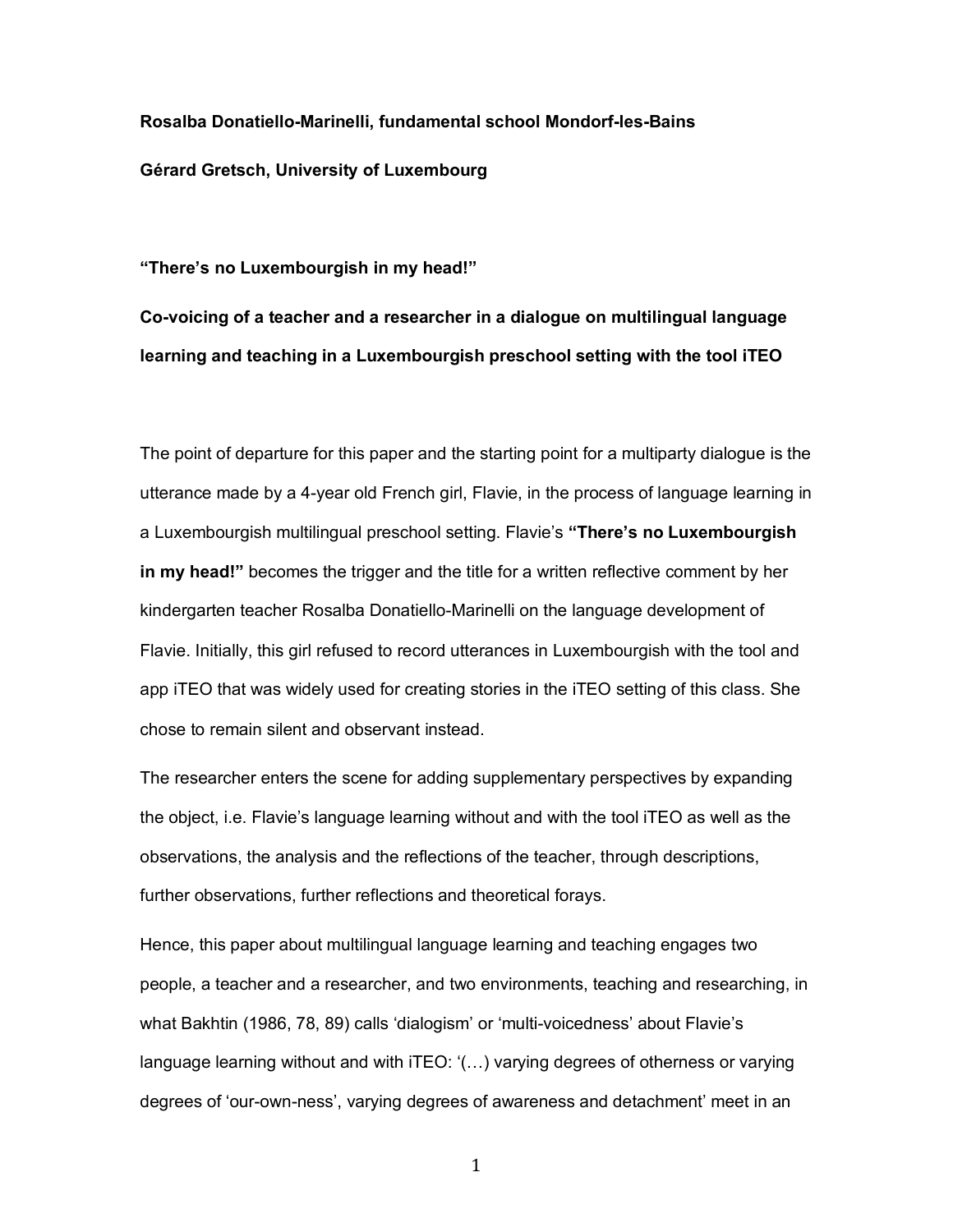endeavour to reach a mutual understanding that incorporates the other with his/her distinctness. The genesis of a consensus can be neglected altogether as the project results in a dialogue that rests on shifting theoretical, pedagogical and didactical perspectives. Our paper aims at a co-sounding of differentiated angles of perception and argumentation that systematically avoid an attitude of indifference towards the partner (Friedrich, 1993, 11).

The paper is intended to illustrate the possibilities for dialogue and for solidarity between teacher and researcher that may open roads for teacher-researchers' co-voicing and coresearching in and about learning zones, in our case language learning. Both parties might thus reach for their unfinalisable potentials and propensions on equal stands.

### **The context**

Luxembourg is a multilingual and multicultural country with a trilingual education system and a hyper-diverse intake. The Ministry of Education's aims for the development of children's competencies in the three official languages are as follows: oral Luxembourgish from pre-school, oral and written German from Year 1 in primary school, oral French from Year 2, and written French from Year 3.

**Recently the Ministry of Education has initiated a vague bilingual crèche system and there are plans for bilingual pre-schools, both times in Luxembourgish-French (MENJE, 2016). There is presently an urgent need for didactical strategies in both areas and for consequent training of the educators involved.**

However so far, in Luxembourg as well as in most other countries, the Ministry and schools traditionally persist in conceptualising language and literacy – the greatest forces and mediators of socialisation (Sapir, 1985) – as de-contextualised knowledge separate from social dialogue (Dyson, 1993). Luxembourgish schools tend to lack the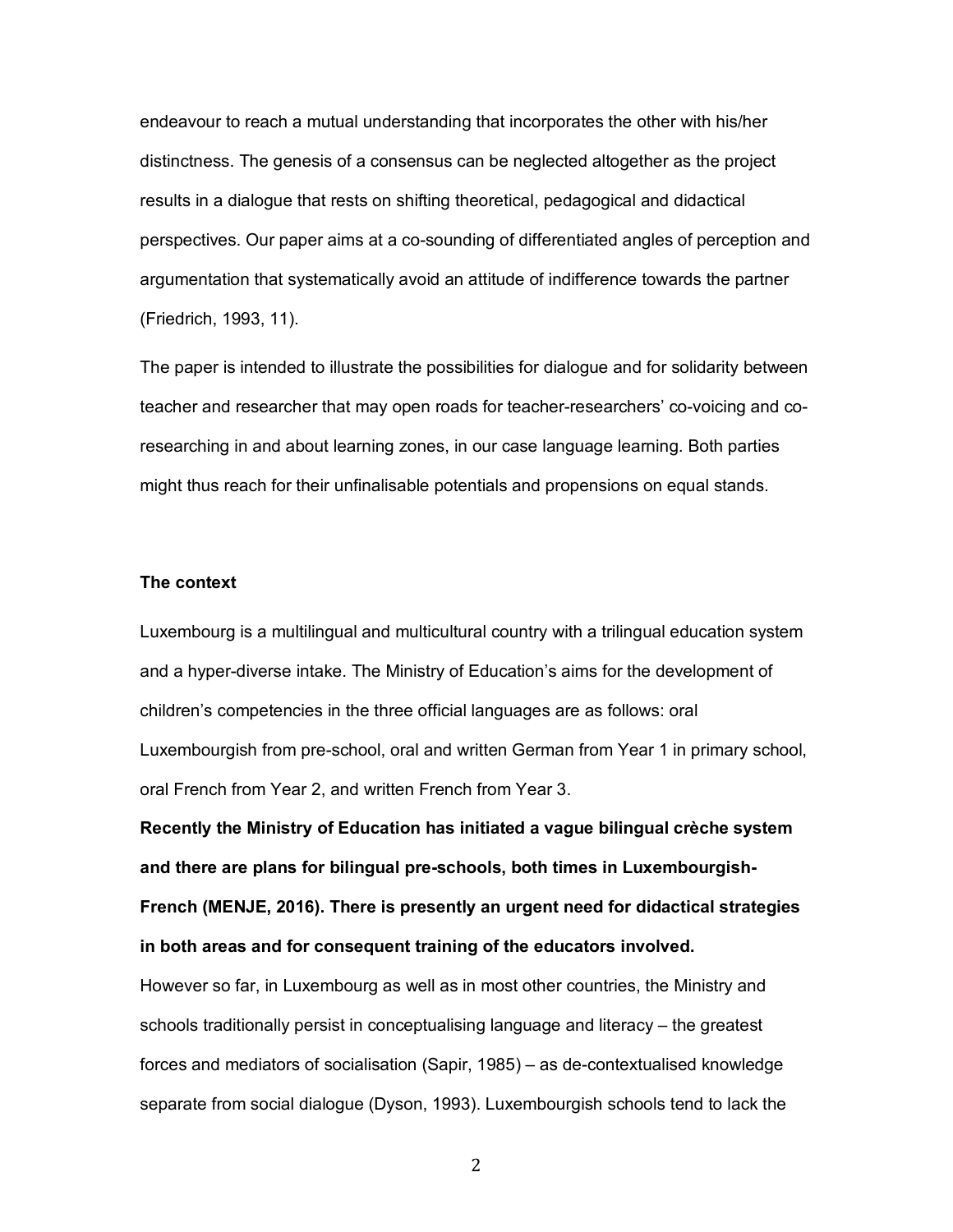dynamics, flux, improvisation and heterogeneity of their multilingual and intercultural setting (Rosaldo, 1993). Language learning may however prove to be much more unsystematic, especially in a multilingual and multicultural context, than we tend to believe, due to a lifetime spent in structured and pre-planned formal lessons deriving mainly from all-pervasive monolingual written norms and forms.

Recent statements by the Minister concerning the targets of multilingual education highlight the importance of Luxembourgish as a vehicle for integration as well as the importance of respecting the diversity and differences of all the languages that children bring from home. Such an attitude may constitute an adequate prop for the use in school settings of the app iTEO.

#### **Languages and language learning in Flavie's classroom**

Many languages were co-existing and inter-animating each other in Flavie's classroom: Portuguese, Spanish, French, Luxemburgish, Bosnian, and the teacher's Italian. The teacher views languages that enter the classroom as lived intonations that must be continually stimulated and invigorated. There are many lived situations possible in the classroom where the various languages can manifest themselves and invite each other for participation in the activities: listening to stories; inventing and doing the stories; doing songs; parents visiting the classroom and talking to the children in their particular home language; viewing youtube clips on particular topics; looking up things in books; asking for translations between the children and many others. Opportunities for accepting, respecting and sharing these languages are manifold and reflect the teacher's view on languages as malleable objects that cannot be sealed off from each other, a view that she wants to share with her pupils. She claims that in this way the children gradually learn to free themselves from the often-quoted parental message that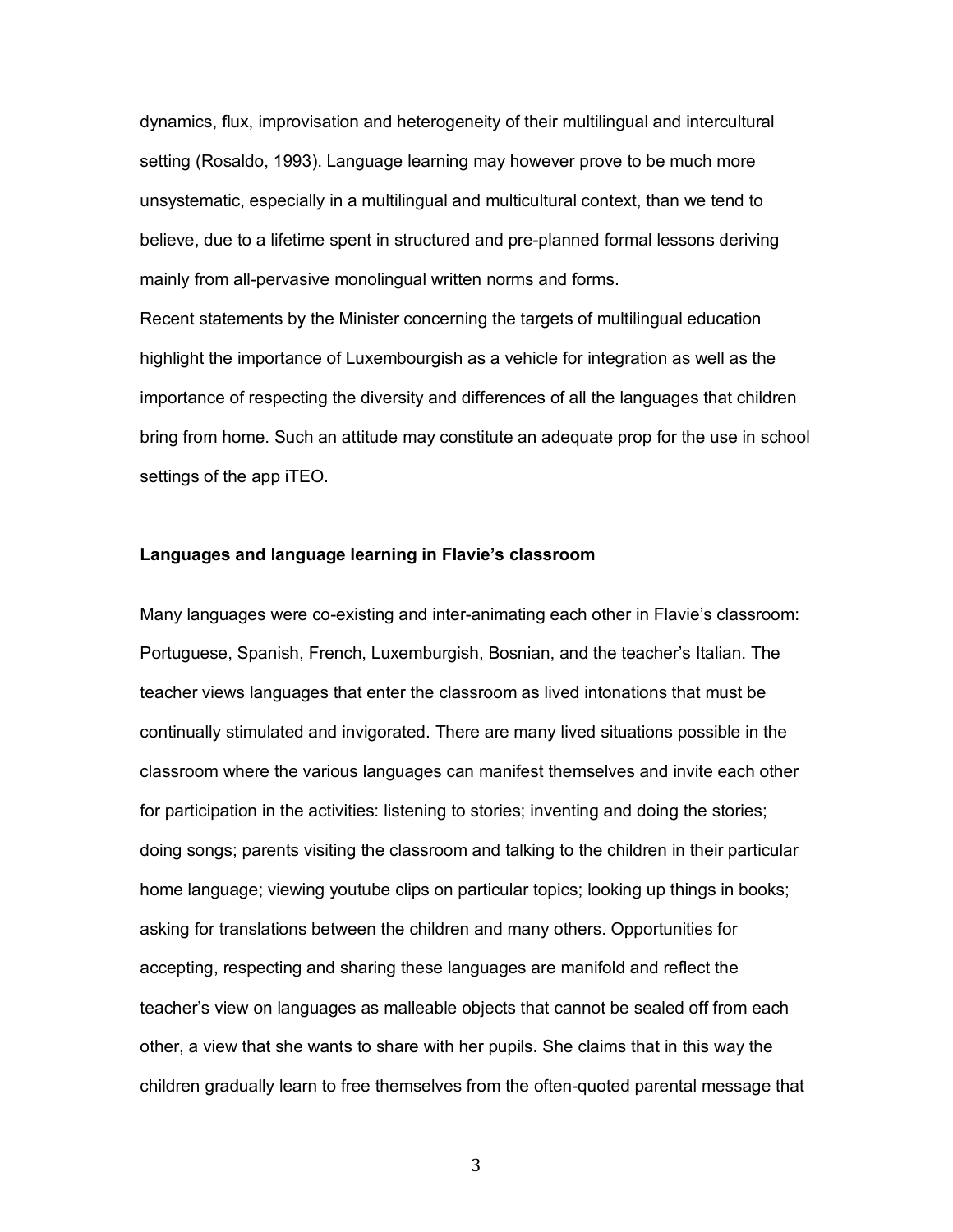they must only speak Luxembourgish in school. For our teacher communication comes first. The pupils must feel and learn the importance of communication in the classroom before getting the language right. Their language behavior tilts toward performance so that competence can gradually emerge from their participation in communication. Their attitude changes from 'I have to be and to behave in this particular way' to 'I can be myself and stay true to myself'. The teacher's belief is that her attitude reflects her autobiographical trajectory through languages and more specifically in the context of learning. She tells each parent, student or other people entering the classroom that a language is a tool and that it cannot be reduced to the learning of a content. She does not intend to impose on children how they have to speak because this would stifle their whole thinking. Of course, Luxembourgish is an absolute priority and the teacher is aware of her responsibility and of her mission in this context. She insists on sharing the importance of the Luxembourgish language with her children in a way that insists on the added value of Luxembourgish in the specific meaningful context of interaction and communication. In the case of Flavie, this means that the child must feel the respect and the confidence of her teacher and of the other pupils and parents in order to display her own attitude and performance in Luxembourgish.

#### **The tool**

iTEO runs on the transportable iPad with its in-built camera and microphone. The app makes use of this recording device to allow users to record themselves and listen to themselves when speaking in the languages they are learning. We are referring to dimensions of learning that keep the discourse in language learning alive and have all the pupils of a classroom participating in the on-going dialogue of the learning and language performance. Individual utterances can only be meaningful and understood as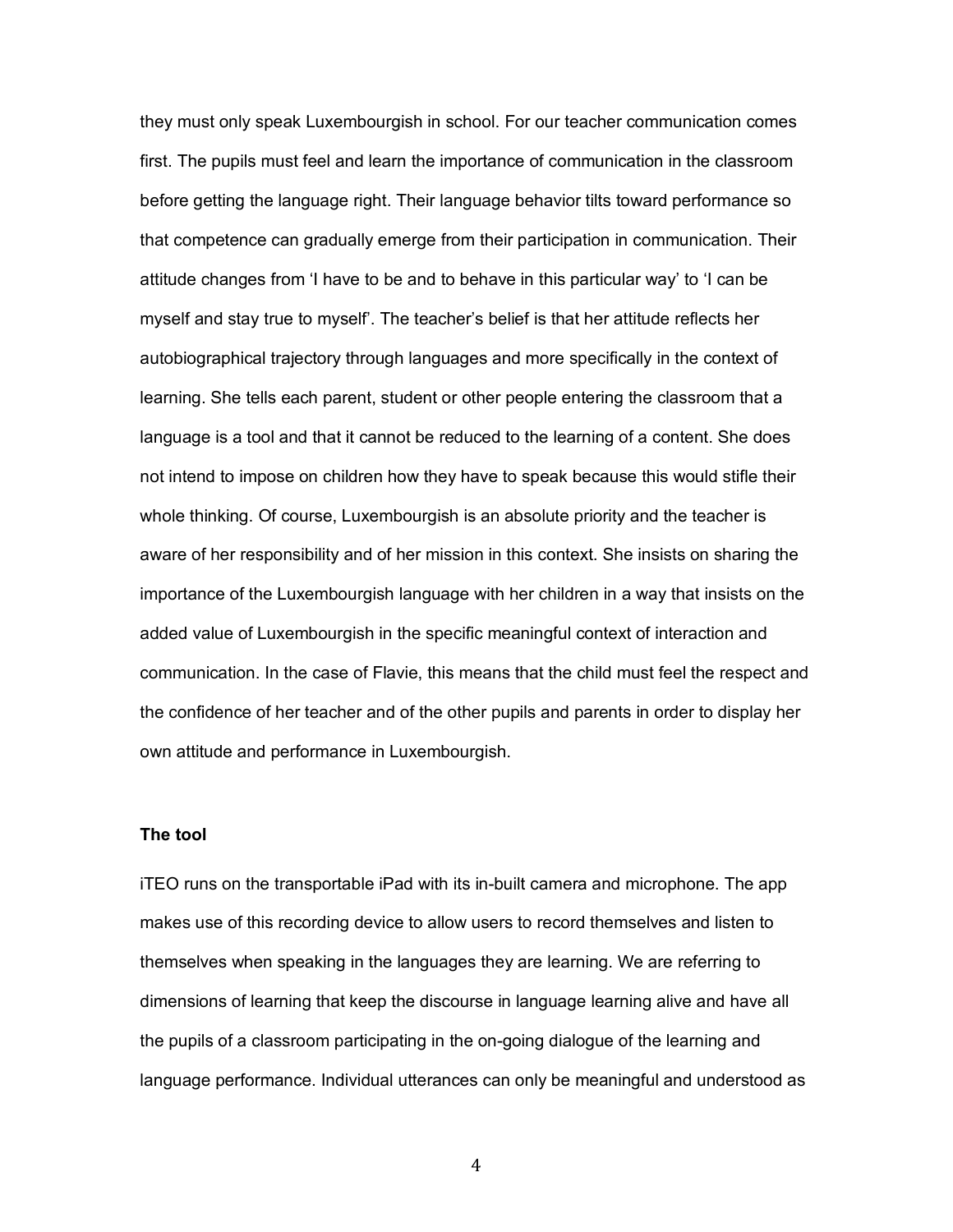the result of the situated activity and of the circulation of knowledge between the human and nonhuman actors in the iTEO team. It is as if the personal meanings and intentionalities - as the result of the activity of language learning with TEO - become sedimented, embodied and objectified (Daniels, 2008) in iTEO. ITEO was developed as a sequel to the original desktop version TEO that was based on Vygotskian and Bakhtinian ideas and theories with a focus on the development of children's strategies for the acquisition of competencies in oral language production (Gretsch, 1994). The role and function of the TEO tool became the focus of research (Gretsch, 2010) that can be applied to the iPad version iTEO. Similar to TEO, iTEO helps to establish not only a zone of communication, of cooperation and of identification but at the same time a zone of contestation and of resistance where vulnerability can shine through at moments, as will be revealed in the subsequent dialogue.

Rosalba Donatiello-Marinelli's article will be offset as indented and in italics. The text has been translated from French into English:

### *"There's no Luxembourgish in my head!"*

*This* is what Flavie told me when I asked her why she did not speak out and *record her utterances with the app ITEO. Whereas all the other children launched into recording stories of all kinds with the iPad, Flavie kept silent and observant. And she knew pretty well how to explain her reason: she was not yet* ready for telling a story in another language than her French mother tongue. *Flavie's* outcry happened in January of the school-year 2014/2015 when I had *introduced the children to the Ipad with the app iTEO in my preschool classroom.* Flavie's bold statement took me by surprise as I held the opinion *that the young girl was going along pretty well in Luxembourgish at that time.* 

With *"There's no Luxembourgish in my head!"* Flavie refers to her own competencies

in Luxembourgish language as necessarily nesting in her head. This sentence

highlights the tension and the dichotomy between the collective nature of the act of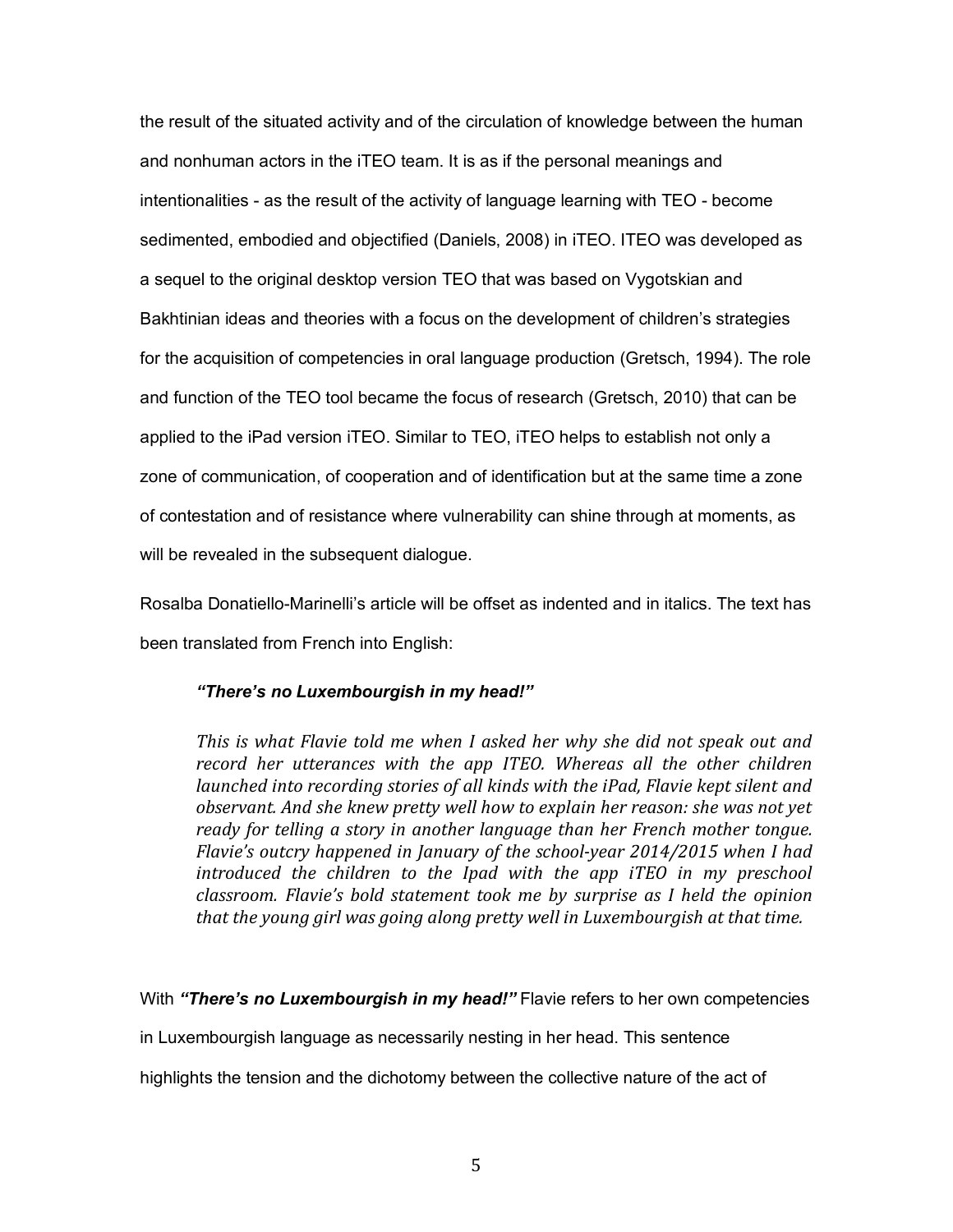speaking and the individualistic view on mastery of a language and its structures that is pervading the evaluative processes in schools. Schools and their curricula – at any level - ultimately come to locate knowledge and competence in the head of the *individual* pupil or student, even when it comes to the learning and acquisition of a collective cultural tool such as language, which typically comes into existence in associative and communicative situations (Sapir, 1985). This is why Flavie does not refer to the necessary networking or knotworking between several heads as a precondition for the acquisition of language competencies. The enrolment of the other children in this classroom in the storying process with iTEO and the subsequent sharing of the recordings with the other pupils and the teachers are an illustration of a functional stance that legitimates the iTEO team (human and non-human actors) as the basic unit for oral language learning. A sound practice around iTEO helps to outgrow the individualistic paradigm so prominent when it comes to language learning situations in the official school setting where it is the individual who must account for his or her learning process. iTEO allows for sustained engagement in participatory dialogue and hence for learning to learn from human and non-human actors. It fosters human creativity through its being open to the emergence and to the transformation of new ideas in a dialogue (Ravenscroft et al., 2007) between pupils, teachers and, as in this paper, between teacher and researcher. Indeed, the 'goal of promoting creativity in schools will not be achieved if the construct of creativity remains that of an individualistic capability' (Daniels, 2008a, p. 146). Creative collective activity is necessarily open-ended and unfinalised, because it is based on dialogue as the single adequate form for expressing authentic human life: 'Life by its very nature is dialogic. To live means to participate in dialogue: to ask questions, to heed, to respond, to agree, and so forth. In this dialogue a person participates wholly and throughout his whole life: with his lips, hands, soul, spirit,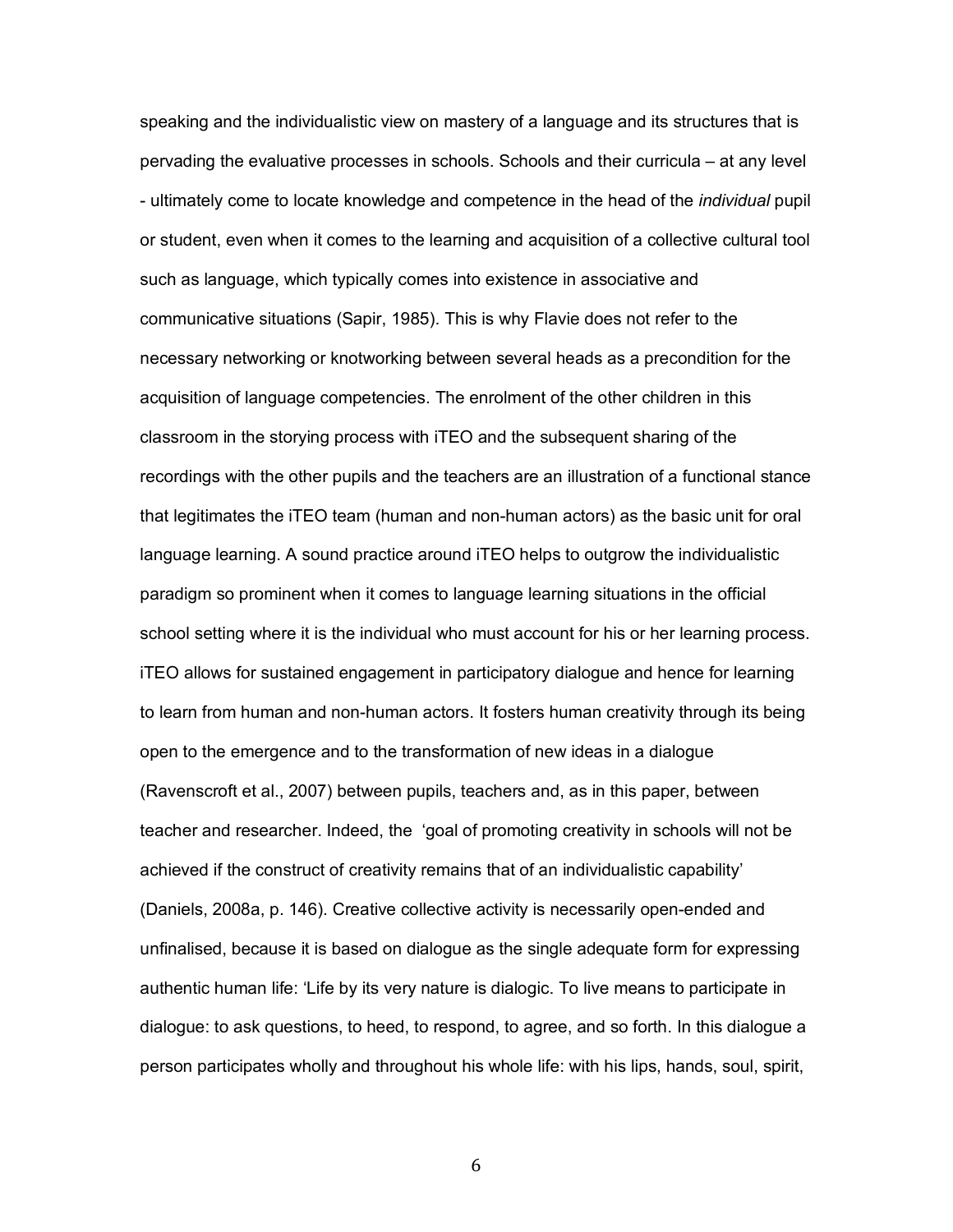with his whole body and deeds' (Bakhtin, 1984, p. 293). Unfinalised dialogical life allows for the adoption or for the rejection of articulated views, as also exemplified in this paper.

Flavie chooses to stay silent in but observant of the on-going dialogues around the use of iTEO and of the recorded stories in the classroom. This shows that the teacher has developed a very differentiated view on learning and on how children grow into learning processes. The teacher values tacit voices, attitudes and knowledge that arise during the process of Flavie's silent observation of others' activities. She knows that meaningful and ordered experiences are based on recurrence in typical "social episodes, 'settings', 'situations' or 'frames' that regulate 'what can go on' (Hundeide, 1985, 307, 311)". This sociocultural basis or frame forms the interpretive background for the pupils' but also for the teachers' individual minds. Polanyi asserts that "Into every act of knowing there enters a passionate contribution of the person knowing what is being known (Polanyi, 1958, VII, VIII)." The teacher is convinced that Flavie needs to feel herself into iTEO's 'lived situation' (Greene, 1998, 6) through intense observation in order to cultivate her passion for knowing. She knows that some participants in the iTEO experience may remain silent at the beginning of the learning process without producing language. Such 'silent periods' are essential in second or other language learning experiences, as they give some children supplementary time in order to gain confidence before entering the language production process (Dulay et al., 1982, Ellis, 1992). Flavie is granted the status of a silent participant in the construction of the Luxembourgish language that for the moment seems to be beyond her competence and beyond her zone of potential development. She thus becomes a legitimately if peripherally participating actor in the iTEO team (Lave and Wenger, 1991) and lives through a vicarious 'performance before competence' (Cazden, 1997) that will enable her to develop her competences in the Luxembourgish language while participating in joint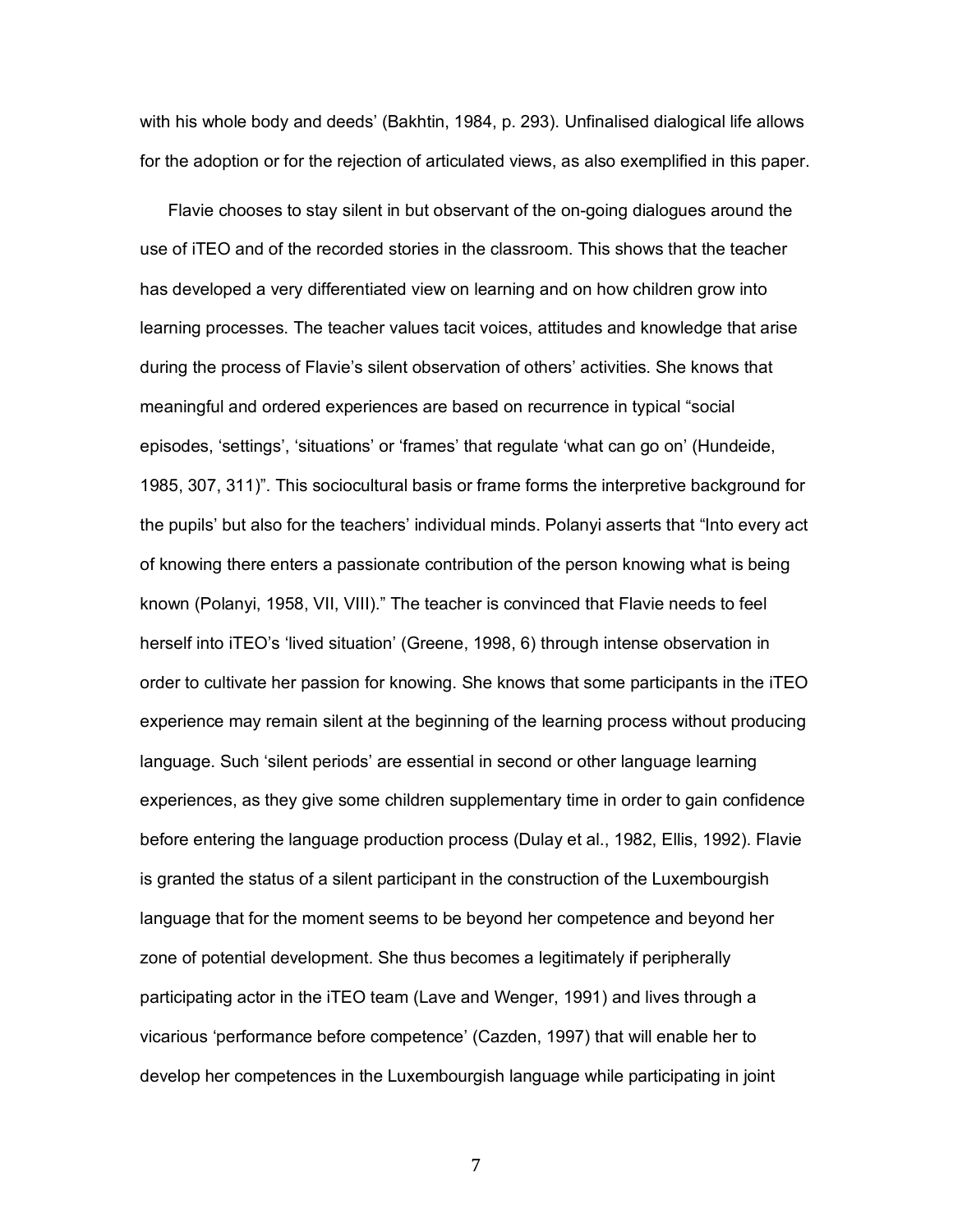relational language activities. As a peripheral actor Flavie might engage in sub-vocally or in silently shadowing the iTEO utterances or replays, thus creating a tacit voice that provides new opportunities for addressing the teacher and the other pupils and for eliciting responses from them. This teacher's differentiated view on language learning is a long way from the 'lessoned' or 'unit' situation prevailing in traditional school settings. Teachers should embrace occasions for generating tacit knowledge in their pupils, because they themselves make daily use of tacit educational knowledge: "Their decisions of what to focus on minute-by-minute and day-to-day grow out of their tacit knowledge of classroom dynamics. This intimate knowledge helps them see and analyze events that an outside researcher would be unlikely to notice (Pine, 1992, 659, 660)". Pine provides a strong argument for the professional model of the teacher-researcher who akin to Flavie might choose his/her own way into learning and knowledge, thus becoming an autonomous author of his/her professional development by planning his/her own learning trajectory. Sarason's statement finds itself corroborated: "Schools are not created to foster the intellectual and professional growth of teachers. The assumption that teachers can create and maintain those conditions which make school learning and school living stimulating for children, without those same conditions existing for teachers, has no warrant in the history of man (Sarason, 1972, 123)."

Flavie's choice not to go public with her existing knowledge of Luxembourgish language is important in her own learning trajectory and does not preclude tacit procedures. Tacit knowledge can grow into reflective knowledge through complex periods of hesitancies, doubts, ambiguities and difficulties in a conversational arena that allows for propensive and tentative tending towards new languages (Jullien, 2015). This is so because the iTEO environment affords a wide choice for action, participation, transformation and hence learning: 'Students are free to decide *whether* to participate, *when* to participate, and *how* to participate (loud voice; whisper voice; no voice; silent lip-modelling), in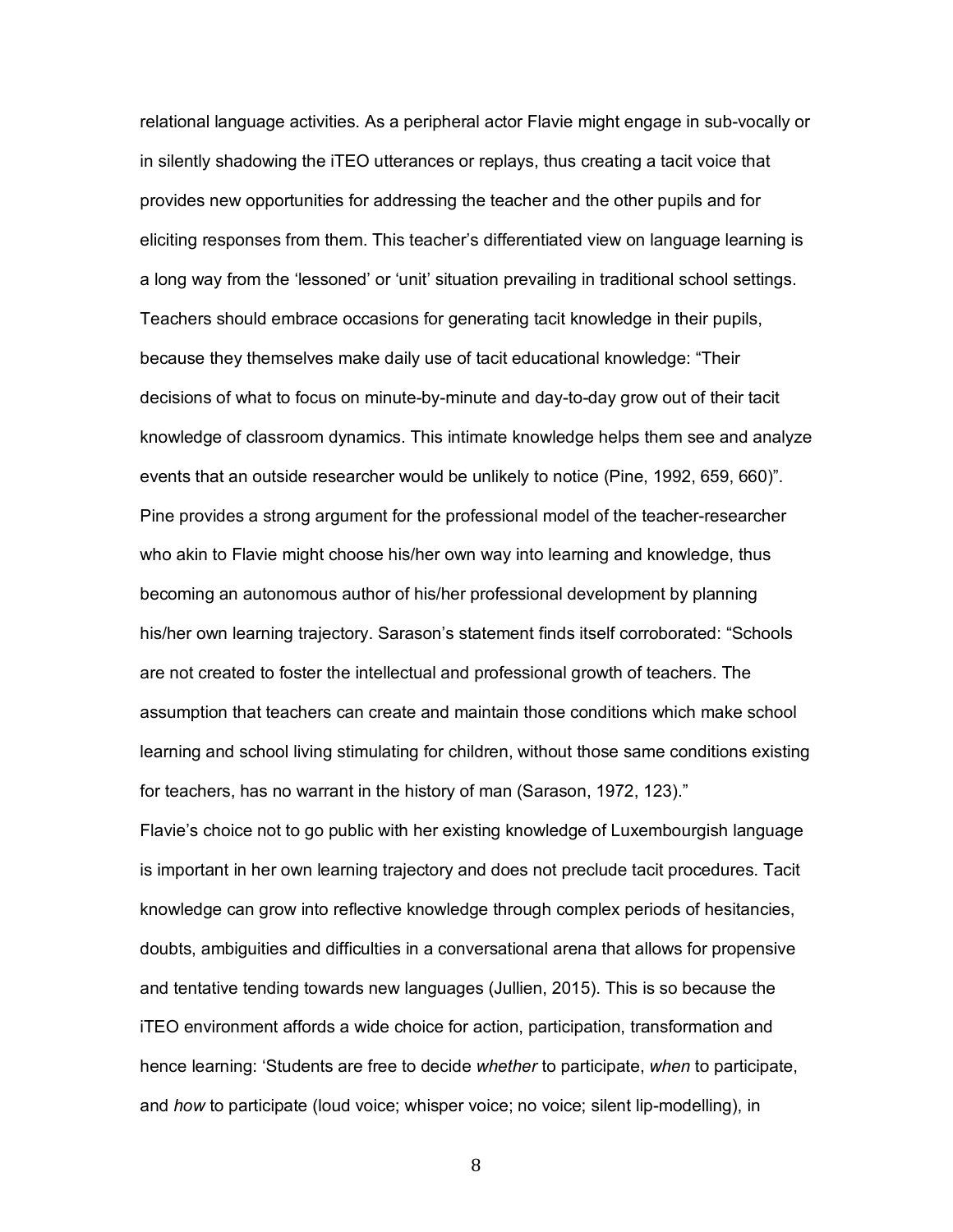accordance with self-monitored measures of competence and confidence. (…) *everyone*

is the speaker' (Van Dam, 2002, p. 246).

Finally, Flavie's statement might find its poetical echo in Osip Mandelstam's words: **"It is** 

#### **a whisper before it meets the lips."**

*Although Flavie spoke to me in French she understood all the regular Luxembourgish expressions that are pervading the school setting: she correctly reacted to my instructions, she understood the games in 'Luxembourgish' of her comrades and joined them during playtime, she even made up short sentences and articulated questions or stereotyped assertions in Luxembourgish.*

*While in her family context Luxembourgish was virtually non-existent, she had come into contact with the Luxembourgish language for one year and a half as she had already spent a fruitful year in an early-years educational context ('éducation précoce').*

*I principally adopted the view that iTEO could offer Flavie a protected setting or*  zone where she could express herself freely and, hence, also practice her *language skills in the same vein. I did not see any obstacles for her to express herself in Luxembourgish, even if in rudimentary ways.*

The teacher shows a definite awareness of the differences between the authorized

school discourse with its mostly stereotyped regular sentences and the authentic language performances with their creative and indeterminate utterances. We are in the presence of two distinct activity systems. In order to establish meaningful language education in school we need to identify boundary objects or boundary processes that are latent and effective in both activity systems. Thoughtful teaching should capitalize on these objects and processes in order to maintain the essence of the languaging process in the transition from home to school. Obvious candidates for such boundary objects are

picture books, toys or (stuffed) animals. Boundary processes can be exemplified through

the 'storying' approach prevalent in the work with iTEO where people can continue to

create and to exploit their own stories in one or another context. Wittgenstein's

'language games' are to be instantiated in both contexts, informal and formal, although

they are difficult to maintain in the school context where problems and difficulties tend to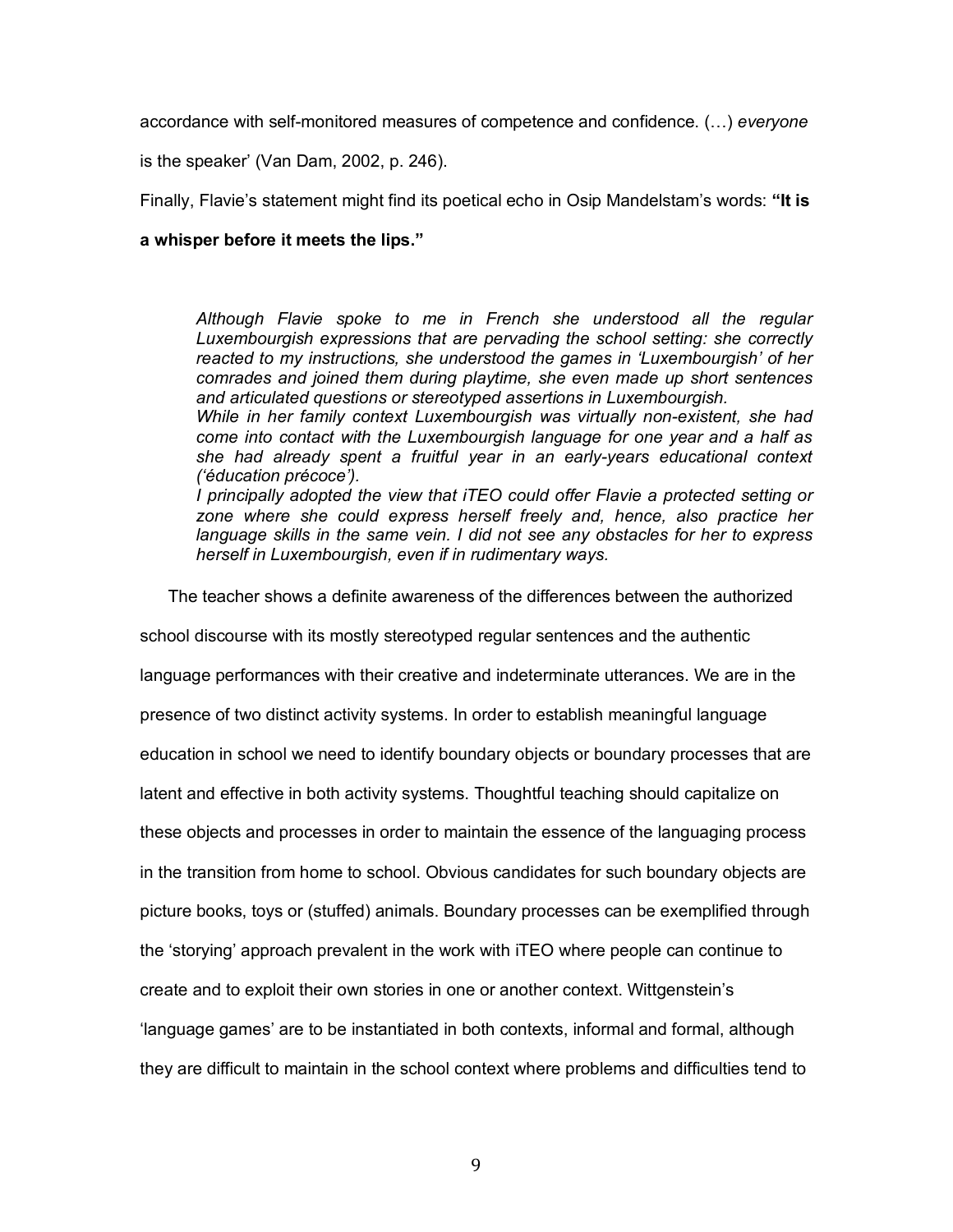be suppressed<sup>1</sup>. A sort of composite language learning with elements from both activity systems could be installed around the aforementioned boundary objects and processes. This would allow for maintaining the indeterminateness that pervades authentic speaking and language use, even if this is difficult to set up in formal school situations: "Das Schwerste ist hier, die Unbestimmtheit richtig und unverfälscht zum Ausdruck zu bringen (Wittgenstein, 2012, 231)."

Boundary objects and boundary processes create a family of games or of activities based on similarities in a complicated network. The fuzzy elements that are badly needed in authentic communicative processes are preserved in such networks: "Ist das unscharfe nicht oft gerade das, was wir brauchen (Wittgenstein, 2012, 268)?" With the mobile iTEO app and with the iPAD the network of language games can be preserved. All that what children, parents, relatives and friends do and speak at home can be infused into the school setting, whereas school products and projects can find their ways back into the family circle. According to Williams (1958), lived culture is ordinary. As such it provides the fertile ground for establishing zones of dialogue and of voices from and for both activity systems through boundary objects like stories or books and processes like storying where each stakeholder can build within life and from life (Freinet, 1994). In this dynamic process, persons' languages and identities are flowing on the boundary: The iTEO environment can create a polyphonic zone for the acceptance of a plurality of languages expressing a multiplicity of subjects, voices and views of the world (Bakhtin, 1984). The boundary is replete with complex transformational procedures: repetition, imitation, adaptation, rejection, resistance, frustration, uncertainty, determination, withdrawal, empathy, menace among others

<sup>1</sup> «(…) ich rolle alle jene Probleme auf, die etwa ein Knabe/Kind/ beim Lernen der Arithmetik, etc. als Schwierigkeiten empfindet und die der Unterricht unterdrückt ohne sie zu lösen. Ich sage also zu diesen unterdrückten Zweifeln: ihr habt ganz recht, fragt nur, und verlangt nach Aufklärung!» Ludwig Wittgenstein, 17. Mai 1932, *in Michael Nedo, 2012, Ludwig Wittgenstein – Ein biographisches* 

*Album, S. 277, München: C. H. Beck*)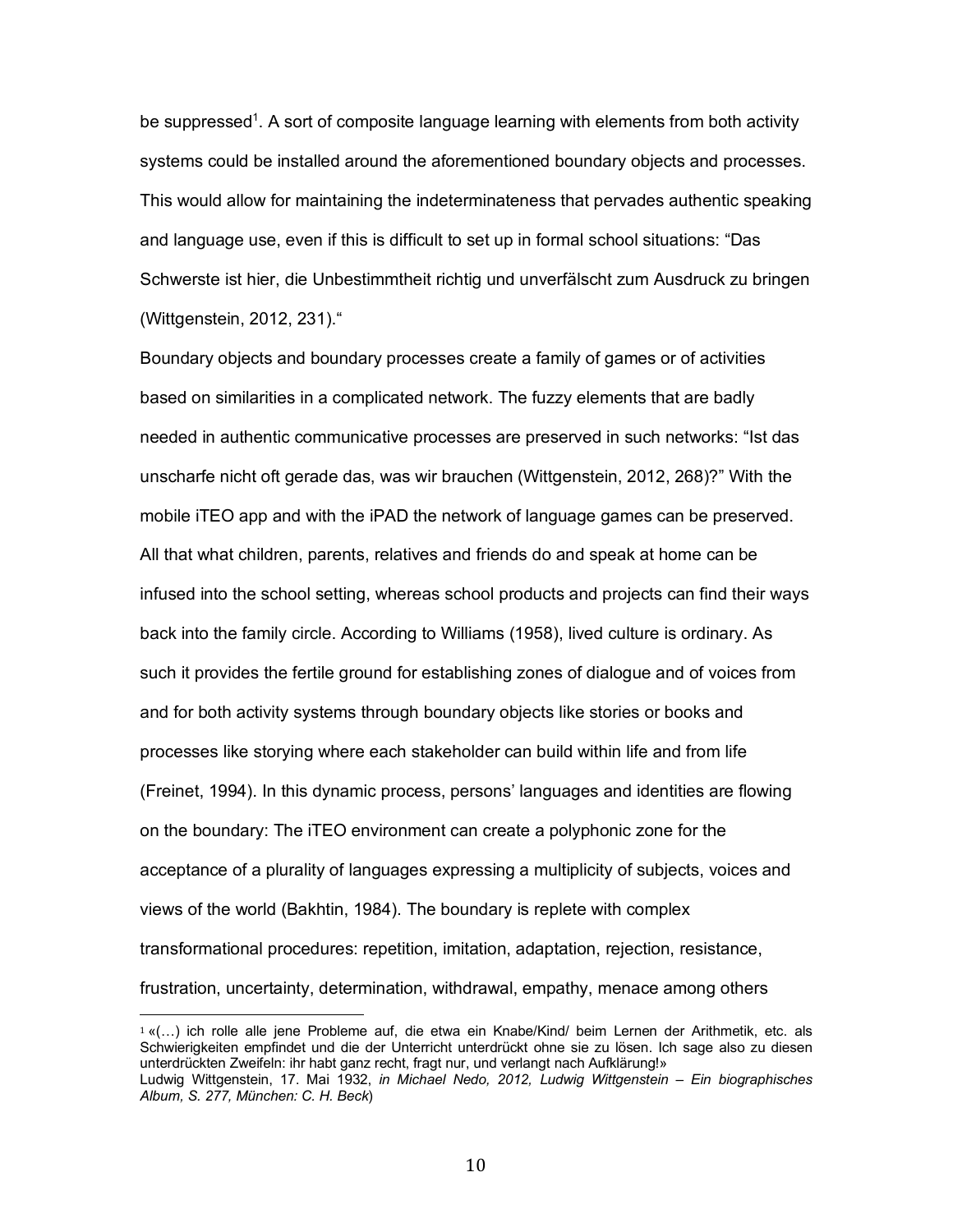that co-exist and that are intertwined. By incorporating different genres and voices ITEO can create voice zones or prosaic zones where temporary prosaic order is created: "It values slow, open processes, and it rewards those who are successful at developing, over time, flexible, particularized, nonrepeating relations among differentiated parts (Emerson, 1997, 35, 36)."

The teacher is also aware that iTEO offers a protected setting or zone where Flavie can show her own vulnerability in the process of understanding a new language without being threatened to remain silent for too long. In processes of learning and understanding it is essential that the learner may have a right to claim his/her own vulnerability. Many learning experiences could become fruitful and many learning potentials could come into existence, if we were more inclined to accept and to name our vulnerabilities and uncertainties in the face of the other participants. This vulnerability is an integral part of Flavie's meaning making. During the learning process, she might choose to retreat to a silent vulnerability that does not endanger the on-going meaning making that is in the wake of being completed in the next new but also recurrent situation. Latour's sentence: "Routine is an enemy of judgment (…) because of the necessity of hesitating in order to judge well (Latour, 2010, 82)" can easily be transformed into "Routine is an enemy of language use and of (trans)languaging (…) because of the necessity of hesitating in order to speak and to learn well." Our language use and our language learning may be much more hesitant and vulnerable than we tend to believe due to our view of language as an isolated, well-defined and self-contained system.

The more ownership and the more authorship we afford children in such language learning processes the more can the teacher calibrate his/her interventions without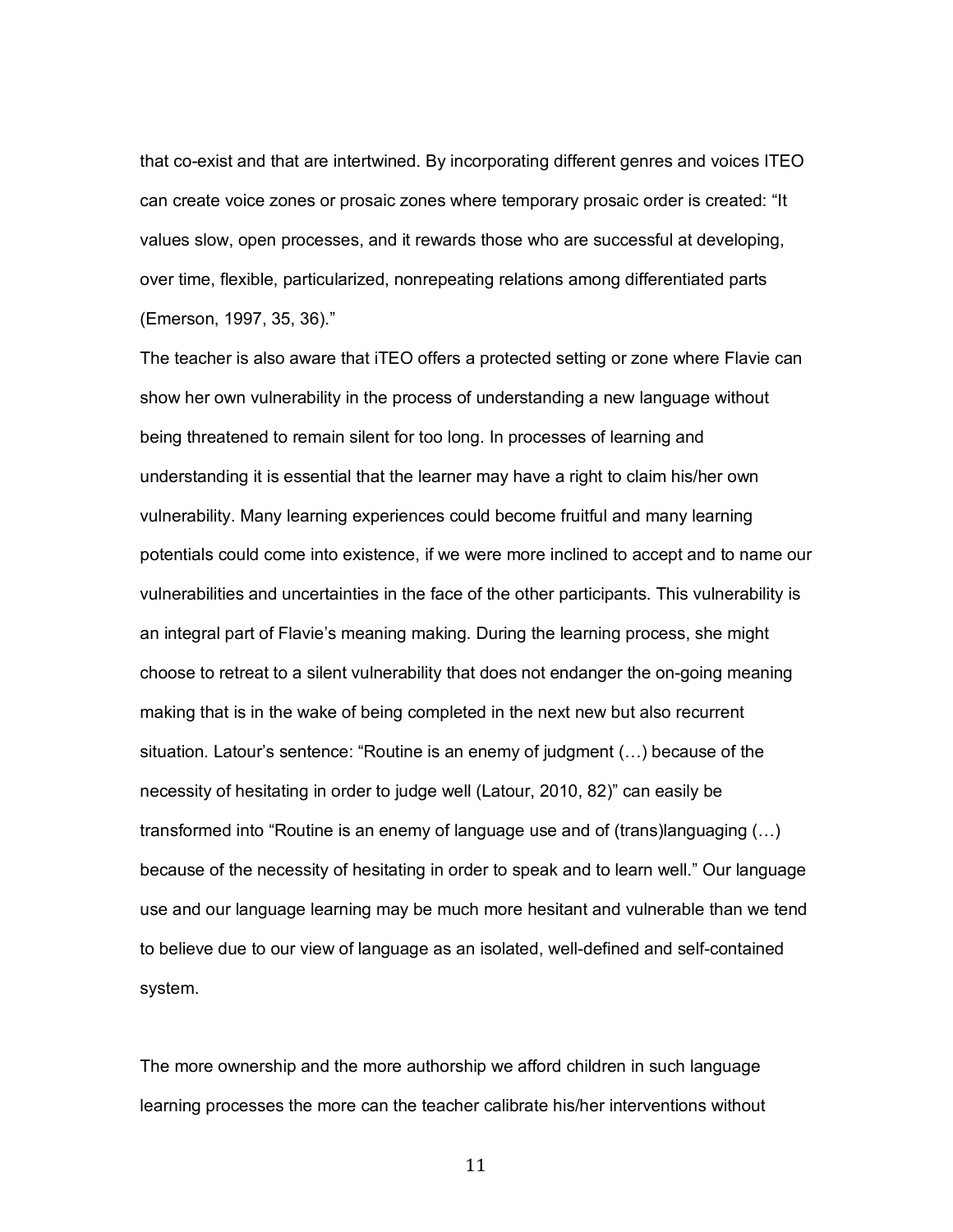jeopardising the tenuous web of significations that is created by the children: "(…) it is the ownership of words that gives one confidence. I must want the word, enjoy the word and use the word to own it. When the new word becomes synonymous in my head as well as externally, then I can think with it (Demientieff, 1993, p. 197)." For the teacher, the work with iTEO allows to address the language learner not only as someone who can *do* by means of language (Austin, 1962) but as someone who can *be* through his/her speech and through his/her work (Litowitz, 1993), i.e. as someone who strives to complete his/her yet-unrealised potential (Kozulin, 1990), his/her authority in the authoring process.

*I regularly send the children who want to work with iTEO to a small room next to our classroom in order to avoid noises that might interfere with the recording process of the children's stories. The pupils frequently choose groups of two or even go alone if they wish so and freely choose the contents for their recordings. Hence, I chose to send Flavie there each time with a more competent partner who was fluent in Luxembourgish in order for her to profit from the language knowledge and competences of the others.*

The teacher knows about the importance of space and time for the language production process of the pupils. Children "(…) learn to speak appropriately for the spaces that they inhabit in a given environment (Tulbert & Goodwin, 2011, 87)". As competent actors, the children construct shared workspaces and arrange resources and tools like iTEO to facilitate collaborative action and speaking (Streeck & Goodwin & LeBaron, 2011, 10). The teacher uses iTEO in a different socio-material environment for discovering the hidden linguistic resources of children in the interstices of bodily behaviours, hesitancies, pauses, emotions and silences originating from hybrid funds of knowledge hidden in objects, plays, activities, friendships, conflicts and families. She follows the moves of the children and of other co-participants within communicative action sequences where every "(…) single utterance using speech employs, in a completely integrated fashion, patterns of voicing and intonation, pausings and rhythmicities, which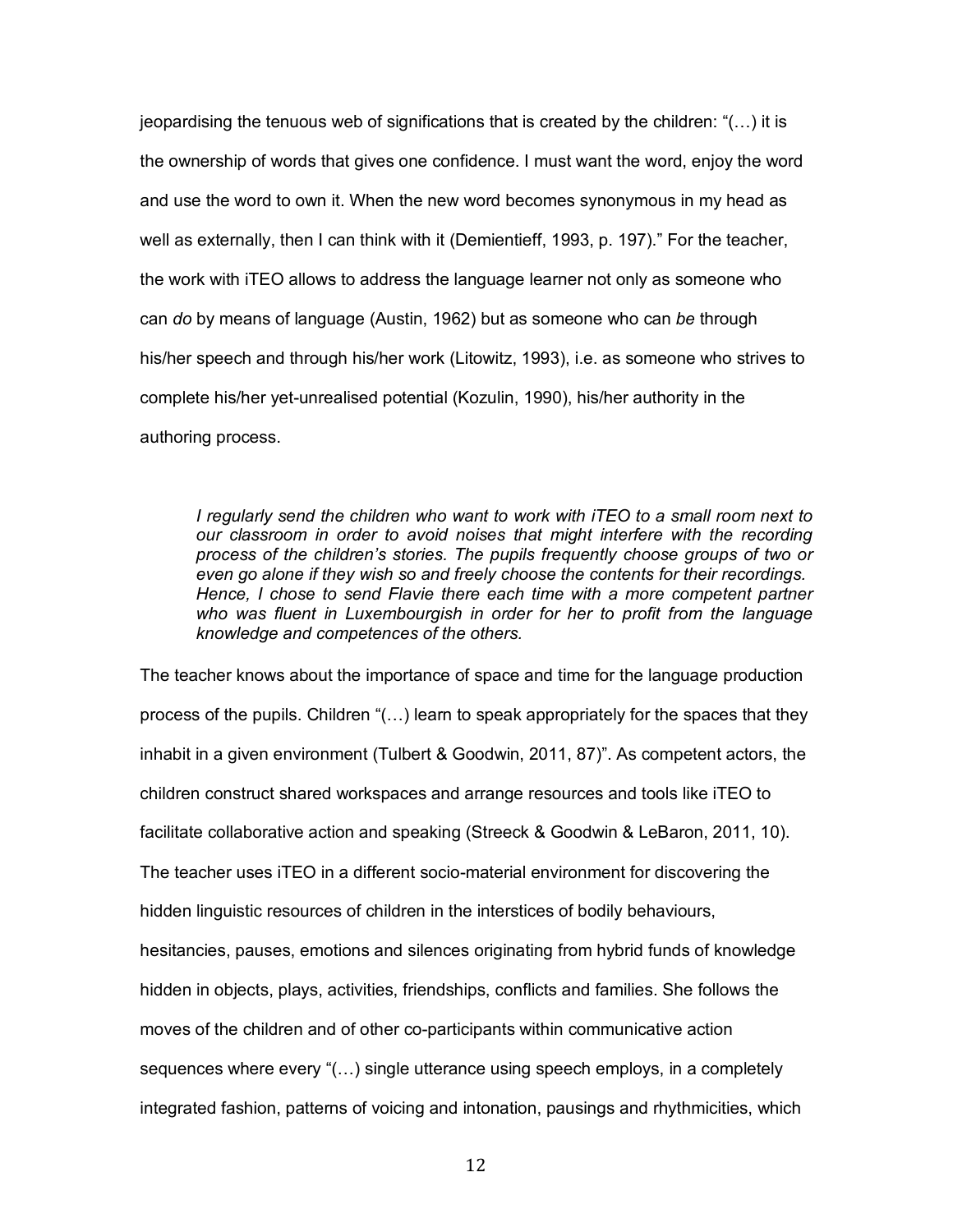are manifested not only audibly, but kinesically as well, (…) (Kendon, 2009, 363)." It is therefore important to leave the confinement to benches of ordinary classrooms in favour of open spaces. The usual sitting order of classrooms restricts the full use of corporeal attitudes and gestures so important for the genesis of authentic speech and discourse. Children in the adjacent room can even make use of peripheral vision or "peripersonal perception (i.e., of people's perception of the immediate space surrounding them and of nearby bodies) (Avital & Streeck, 2011, 171)" for maintaining the flow of speech and conversation. Hence, the language production process benefits from the interactive and *contingent coproduction* of a shared socio-material world (Suchman, 2007). This socio-material world can be established through touching or through the coordination of distant body movements in general: body positionings, gestures and gazes establish a socio-material zone of fusion (Robbins, 2003) or a zone of socio-material performance representing the unity of both the individual and the social where the human actors are contributing their verbal enactments.

As the teacher refers to more competent partners accompanying Flavie to the adjacent room, we are reminded of Vygotskian theories of learning and instruction. Her choices of a different social-material zone for the work with iTEO may help to establish zones of potential development built on creative exploration rather than pedagogic domination. In these zones of language learning children are enabled to build their linguistic becoming on the integration of cognitive and affective elements. Language learning presupposes the presence of emotions (Daniels, 2008a) and it is 'refracted through the prism of the child's emotional experience' (Vygotsky, 1994a, 339). A long time ago, Vygotsky argued for the concept of drama as necessary for the explanation of psychological development (Vygotsky, 1989). Language learning with iTEO allows for respecting Vygotsky's agenda, as the drama of storying can unfold as a system of interaction in which the pupils participate at their own will and pace. On the basis of an activity-theory-driven and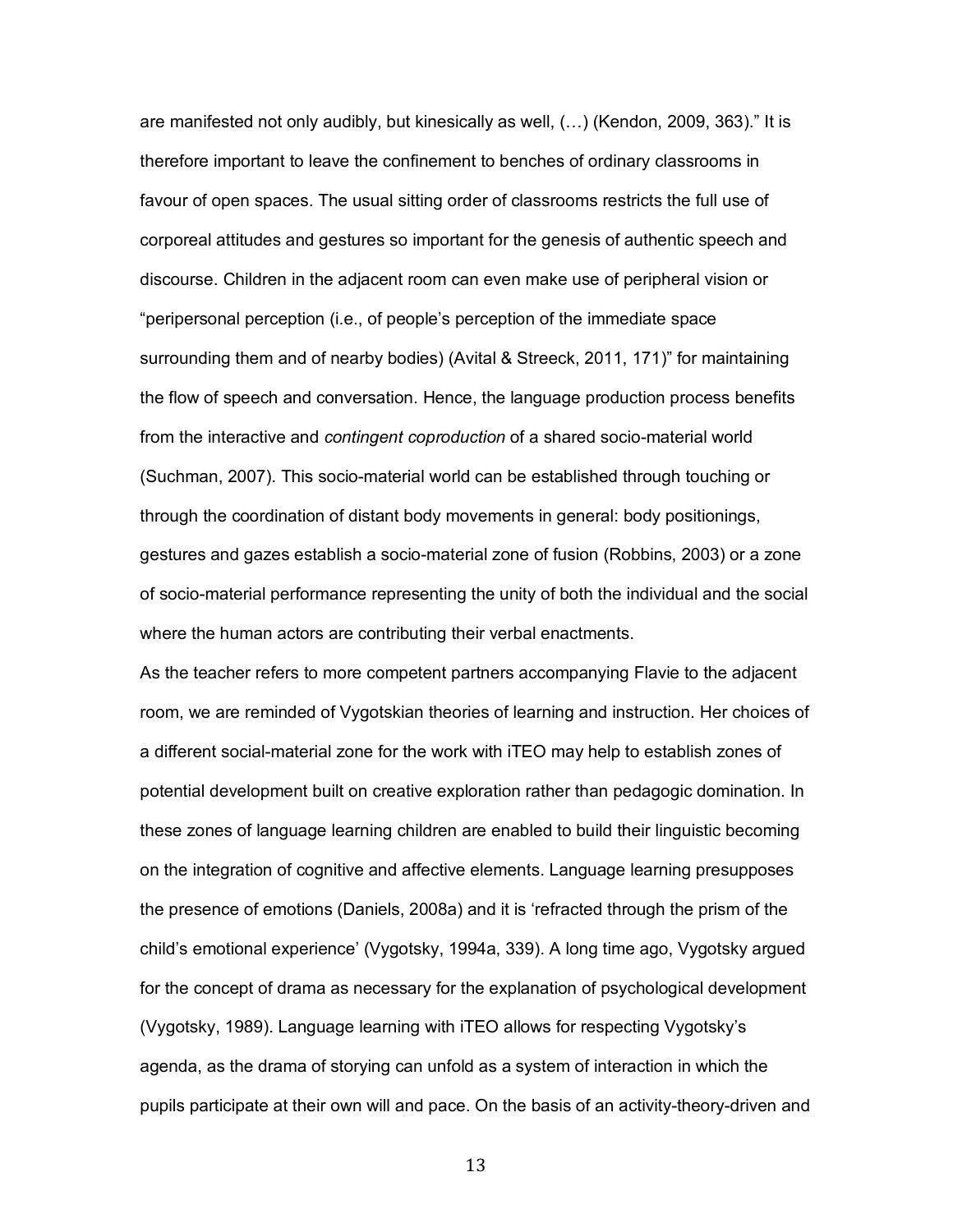an actor-network-theory-driven depiction, human actors like Flavie and her partners

make use of a socially structured space of possibility or potentiality in which particular

positions are taken up in the process of 'storying' and, hence, in the process of language

learning (Daniels, 2008a).

*Alas! All that was accomplished by Flavie was pure observation and listening. As I told her that I simply did not hear her do some speaking during my analysis of the recordings she had made with others, she simply replied: "There is no Luxembourgish in my head."*

*While I had never insisted that the pupils should exclusively use Luxembourgish when working with iTEO, I needed to acknowledge that Flavie had probably absorbed an implicit message: for her, to work with the app iTEO meant to speak, to practice and to exercise in Luxembourgish.*

*On the other hand, however, this view did not kill her motivation or hardly keep her from regularly joining her comrades in the adjacent room, Ipad in her hands. That was the time when I decided to have a closer look at her case. I wanted to discover if my intention to immerse her much more into the practice of oral language (Luxembourgish), albeit in a more intimate and restricted setting, would stimulate her more and lead to progress in her production of Luxembourgish.*

*In the course of some months I was able to notice the following interesting elements:*

*In the beginning Flavie was present during the ITEO recordings in the iTEO setting, but she did not contribute through words. She was watching her partners as they manipulated iTEO, as they got closer to the iPad for speaking, as they thumbed through books next to the iPad in order to scan for images that could assist them in the 'storying' process, or, on the contrary, direct their eyes at the empty space for liberating their imagination.*

*At best did Flavie "play parrot" when repeating the last words of her partners' sentences.*

Observation and listening pervade Flavie's tacit participation in the socio-material

performances in the iTEO setting. The teacher identifies Flavie's strong desire to

participate and to be physically present in the recording sessions where her partners do

articulate themselves audibly and vocally, even if she knows that she is not yet ready for

contributing to the target language Luxembourgish that she has clearly identified as the

object of the school's activity system. But at the same moment, Flavie does not become

desperate and demotivated from the frustration of not feeling able to contribute vocally to

the recordings with iTEO. In effect, dynamic situations as those prevalent in the iTEO

setting entail big frustrations because they constantly challenge us with the questions of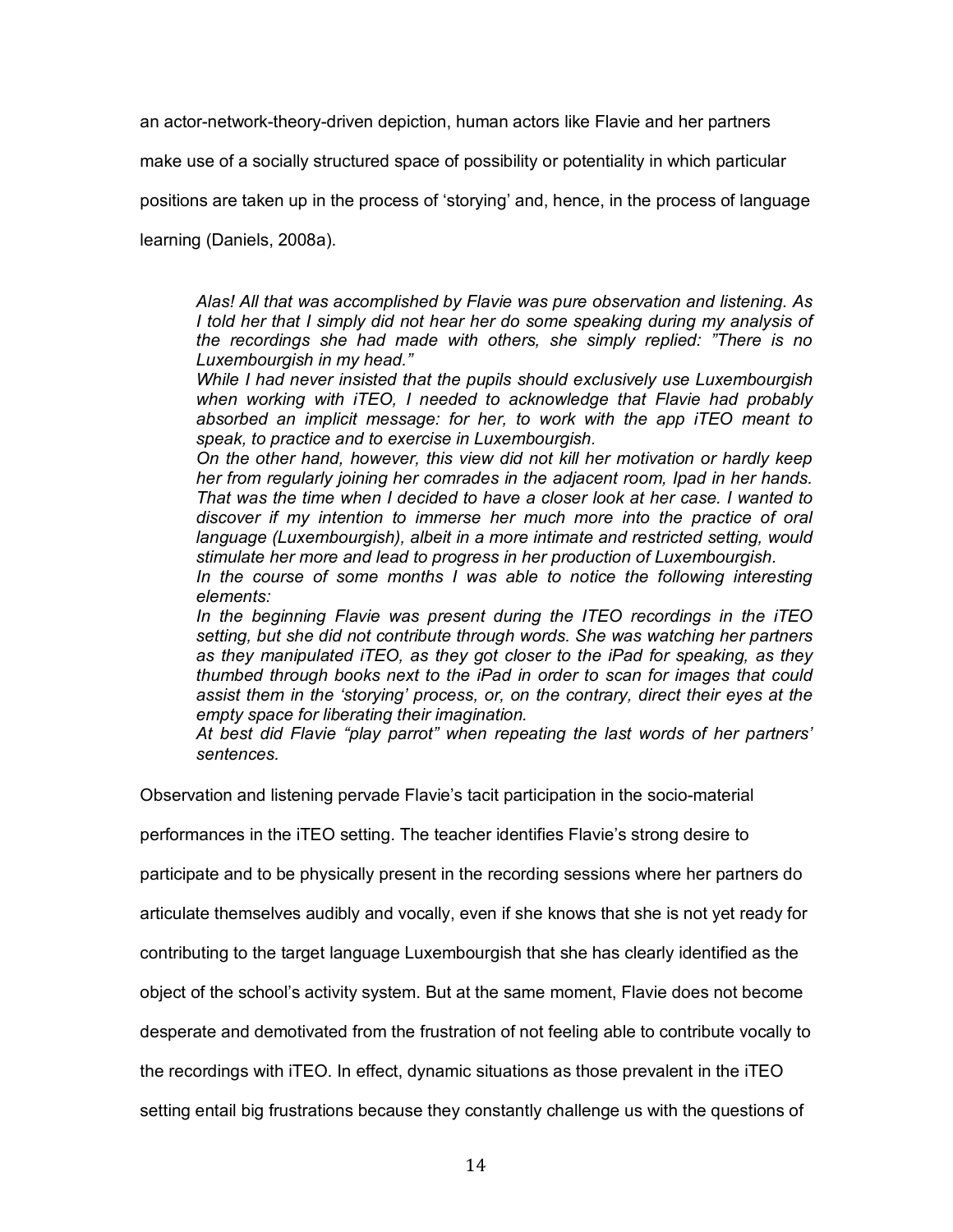'what to do', 'why to do' and 'how to do' pertaining to our objectives in life, in learning and in teaching. Ames (1960, 223) points out the benefits of frustrations as they represent one of the basic and inescapable characteristics of human life: "Due to the fact that nature is a becomingness and therefore always changing, 'The best laid plans of mice and men' (…) when applied to reality can never work out as expected. (...) The conditions attending frustration are true opportunities (…) for improvement. The sense of frustration instead of being dodged and avoided must be accepted as a challenge." Real opportunities for learning and improvement originate in frustration. Moments of frustrations can be discussed in between the partners in the setting and with the teacher. As with Flavie, the children as responsible actors can talk about the difficulties and frustrations and can thus maintain the dynamics of the language learning process. They simply have another attempt at the matter. Studying what becomes (Puzyrey, 1986) is the only effective way of coming close to the real language learning situation. In the process the pupils come to adapt, develop and transform their highly individual voice, which is necessary for conscious language development (Bakhtin, 1981). Flavie's voice is not lost in the transition phase from observing the actions and from listening to the utterances or voices of her partners. It looks as if Flavie was growing in silence by remaining peripherally active in the language learning process. Flavie contributes her physical and emotional presence if not her words to the recording session and to the storying process. Intense listening and observing pave the way for the echoing of other's performances through partial imitation of the last words of their sentences. Flavie thus enters the circle of addressivity that constitutes the core of communicative performances. The team efforts in the iTEO setting and the iTEO replay afford multiple opportunities for intense sub-vocalising, co-vocalising and echovocalising, three processes that exemplify the richness of the process of imitation so dear to Vygotsky (1987, 210): "(…) development based on collaboration and imitation is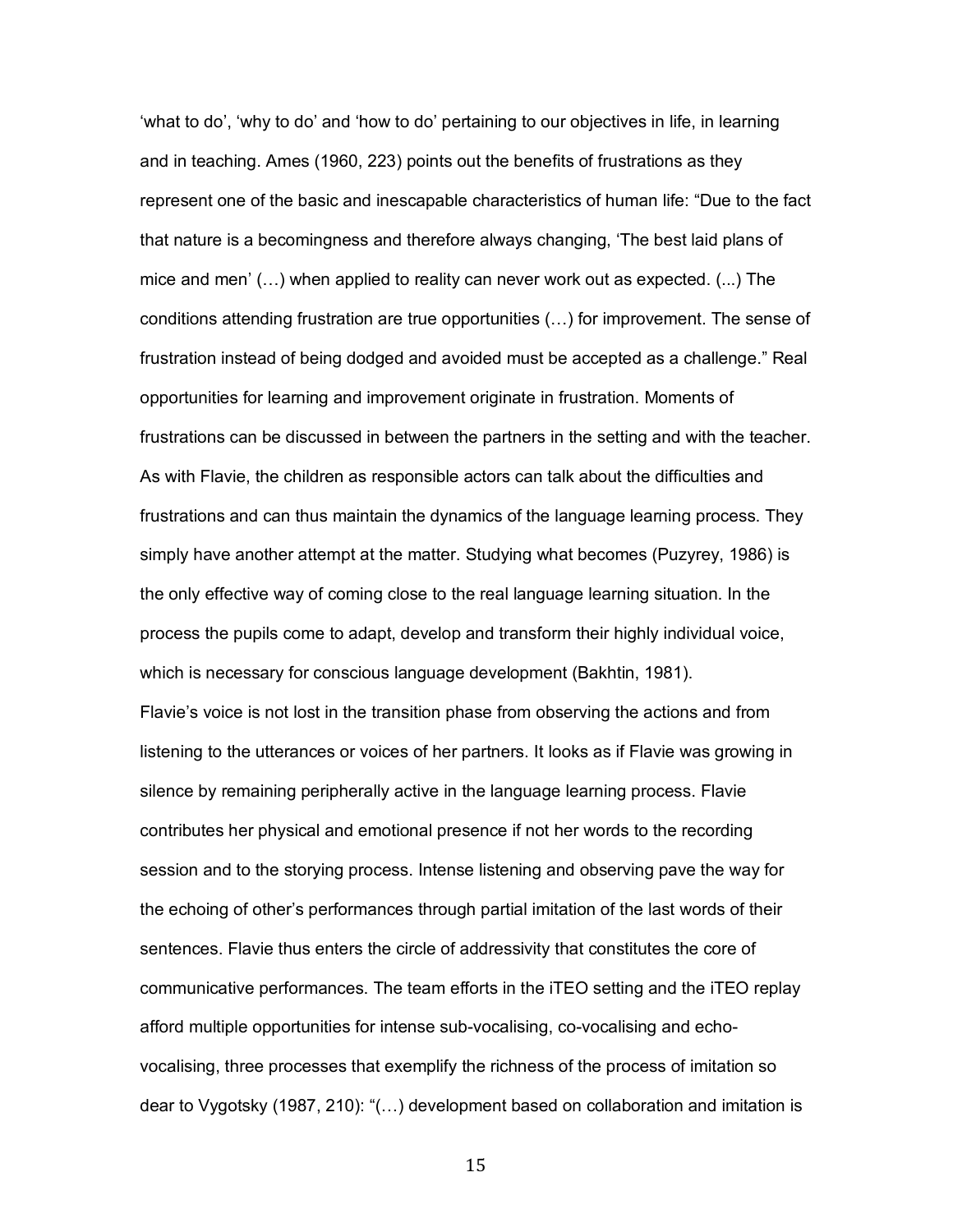the source of all the specifically human characteristics of consciousness that develop in the child." The consciousness of a new language called Luxembourgish is burgeoning in Flavie's head and this bud is well needed as it is "(…) geared to constructing, maintaining and refining social activities and artifacts (Ratner, 2006, 36)", in our case the speaking of Luxembourgish and the recording of stories in Luxembourgish. It is important that Flavie remains immersed in this zone of collective socio-material language performances. In their cumulative talk the members of the team build on each other's contributions, add information of their own and construct shared knowledge and understanding (Mercer, 2000), if only vicariously as in Flavie's case. In such mutually supportive situations Flavie can safely develop her 'interpretative propensities' (Enfield, 2011, 61) and grow into joining the vocal performance of the team.

The teacher's impressive description of the children's tentative activities in the iTEO setting shows that learning a language really means to *do* a language. The manipulation of the iTEO tool and of the iPad, the organisation of the vicinity, the use of other artifacts and imaginative spaces reveal that the children discover not only how to do what they do not know how to do, but also *that they can do it*. Performances then create stages for development and overcome the paradigmatic dualism of cognition and emotion by integrating both sides into the learning episodes (Holzman, 2009). The pupils learn as they *do* iTEO in a setting where "Meanings emerge from juxtapositions of gestures and words with material artifacts, with one's own body and the bodies of others, with one's own words and the words of others, and with one's own gestures and the gestures produced by others (Hutchins & Nomura, 2011, 43)."

*Flavie preferred to work with francophonic friends with whom she could negotiate much easier about the manipulation of the iPad or about the content of the storying process and recordings. Even if Flavie did not speak out by herself, I did*  have the opportunity after a certain time to hear her murmur to her partner what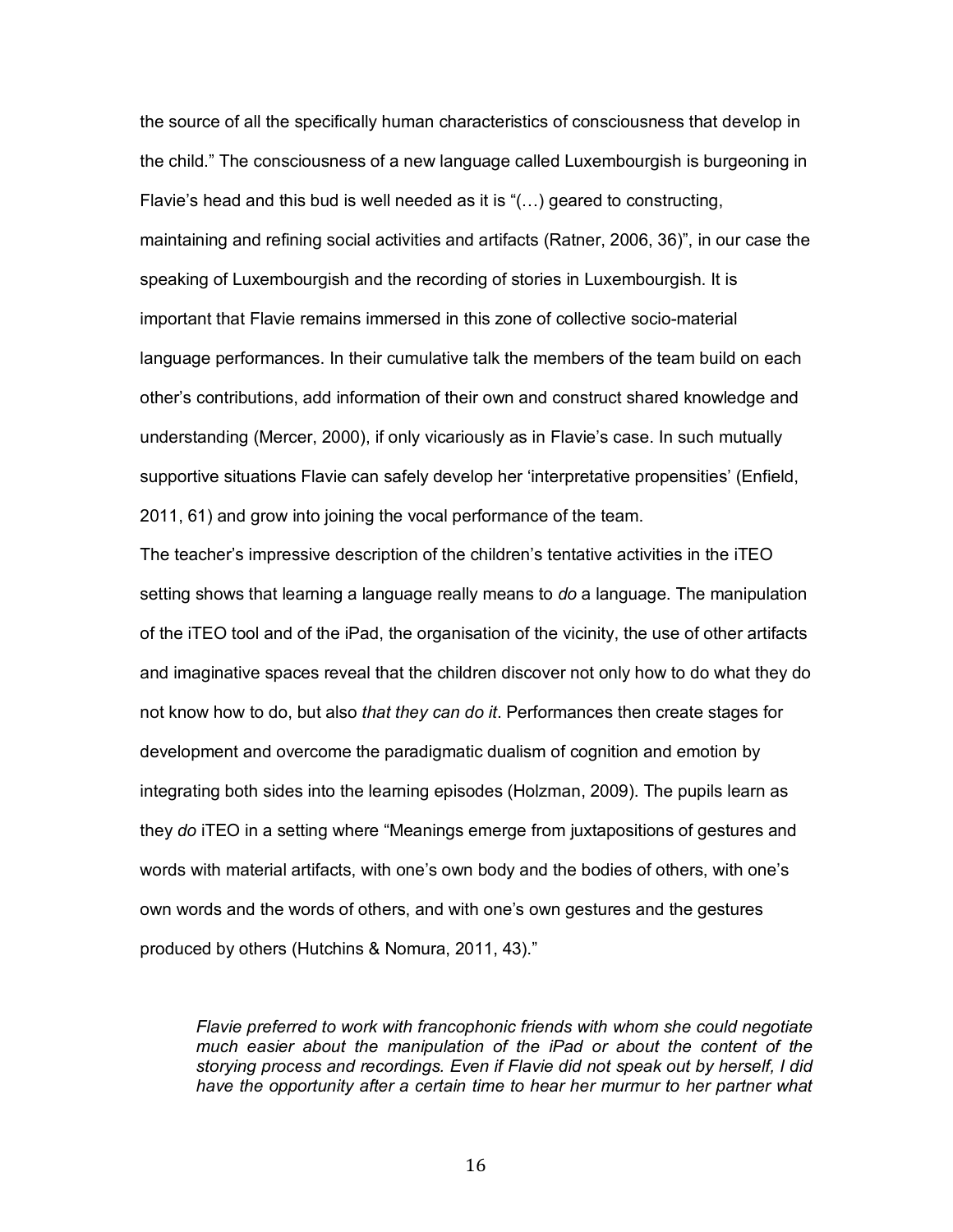*he should say. In fact, Flavie made all her comments in French, "off line", and her partner translated these comments into Luxembourgish when recording.*

Flavie's murmuring is in the continuity of her echoing practices seen above. She resorts to French that she uses at home and in her community for launching peripherally into the recording process. Thus, Flavie's agency in the language production process is latent, becomes transparent with her murmuring and may finally become fully audible and participatory in the production of the target language at her choice. The iTEO setting can be characterised as a construction site of activities, artifacts, concepts, and psychological phenomena that foster each pupil's agency through participation in social activities (Ratner, 2002, 62, 63). In this setting, the final form that is already used by her partners actually interacts with and exerts a real influence on the first steps of Flavie's development within her team: "Something which is only supposed to take shape at the very end of development, somehow influences the very first steps in this development (Vygotsky, 1994, 348)." Flavie's attitude of latent agency is matched by the affordances of the iTEO team and setting. The iTEO setting with its affordances for communication and interaction is a set or a concept as described by Uznadze<sup>2</sup> (Natadze, 1969, 612, 613). In this set, Flavie's attitude, motivation and agency are constantly influenced, satisfied and modified by her own need for participation in the storying process of the iTEO team.

*After some weeks Flavie took to singing songs in Luxembourgish. These songs did provide her with the necessary level of confidence for overcoming her inhibitions and fro progressing. From then on, she started to articulate and to express herself in Luxembourgish, but only by using familiar, well-known structures. For Flavie the songs typified passe-partouts in Luxembourgish or*

 $2\ \ll(\dots)$  entwickelte Uznadze seine als Einstellungstheorie bekanntgewordene Konzeption: Immer dann, wenn in einem Individuum ein bestimmtes Bedürfnis existiert, und in der Umwelt ein Mittel zur Befriedigung dieses Bedürfnisses, d.h. eine entsprechende Situation vorhanden ist, entsteht in besagtem Individuum die Einstellung auf eine bestimmte, zur Befriedigung des Bedürfnisses geeignete Aktivität.»

Paul Gerhard Rühl, 1983, Tätigkeit - Einstellung - Fremdsprachenunterricht, S. 151, 152, Tübingen: Gunter Narr Verlag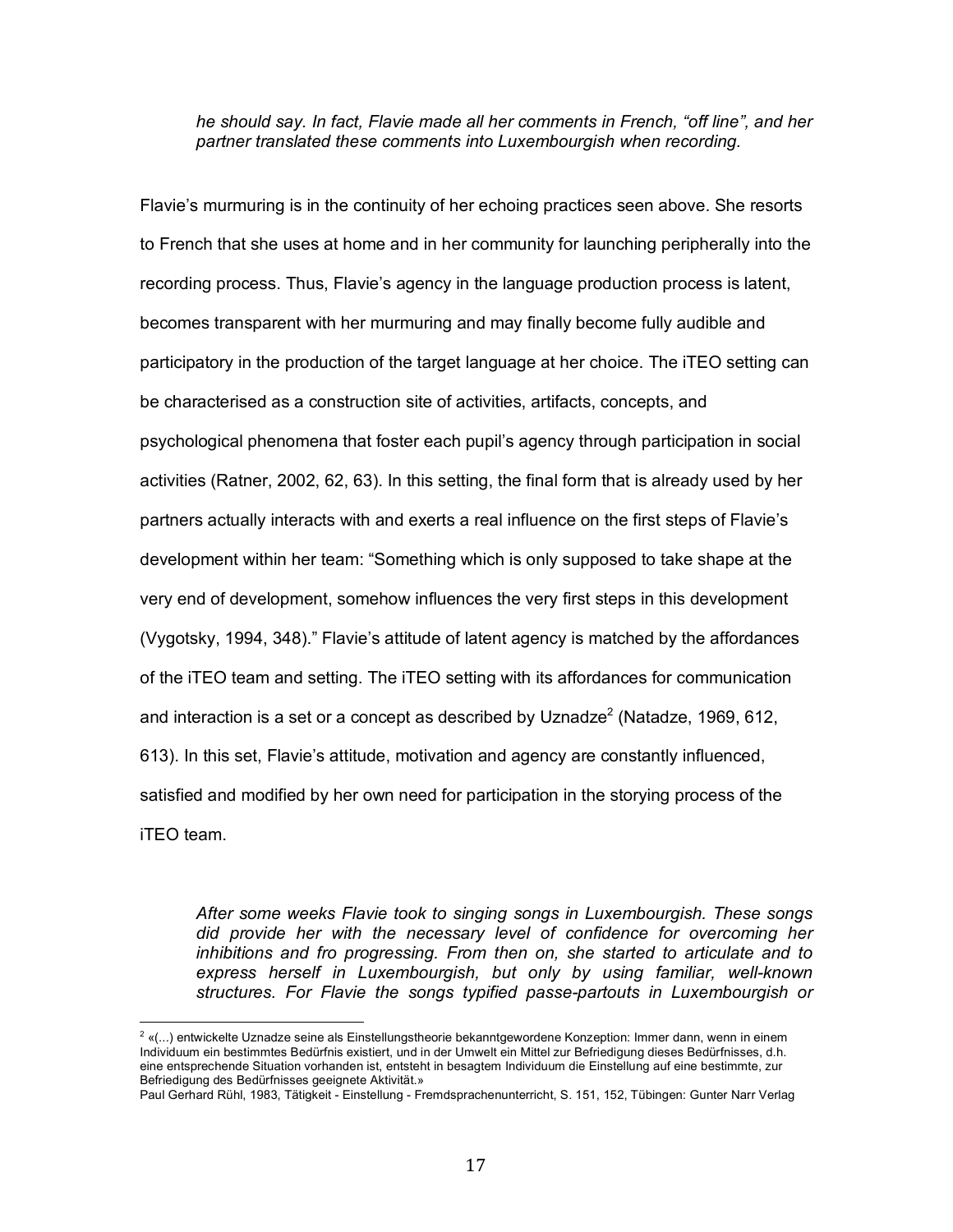## *ready-made formula that opened up domains of language performance that were out of her reach not long ago.*

The teacher witnessed Flavie's growing of confidence as she launched into the singing of familiar Luxembourgish songs. This illustrates the importance of rhythms and rhymes in the beginning of any language development. Songs and rhymes are pervading cultural contexts and constitute a frame of belonging and comfort that fosters resilient language performances. All the more, songs and rhymes are familiar and emergent by-products of children's co-ordinations and co-constructions whenever they are engaged in dialogues and negotiations. They are invitations for dynamic contributions through co-authoring and they are conferring authority on each personal contribution. Flavie's and the other children's agentive behavior in language learning is socially, conventionally and culturally formed, in this case through narratives or social formulations (Ratner, 2002, 83) structured in the modality of songs and rhymes. This is the path that Flavie chooses for intentionally conforming to the social conventions that the Luxembourgish school epitomizes in the domain of language use and learning. Dialogue and negotiation in the iTEO setting transcend the artificial boundaries of languages and modalities. In the iTEO setting children move between the different languages that co-exist in the institutional space and use different modalities for enhancing and developing their competencies in the targeted languages, but also in their other languages. Words, sentences, rhymes, songs, gestures, corporeal carriers, and stories are co-existent modalities that operate in the iTEO setting like a tool-and-result in that the children enjoy the possibility to continuously create and re-create their learning environment even as they learn in it (Holzman, 1997). The typified passe-partouts and ready-made formula so prominent in songs and stories instantiate instances of joint or relational learning and development with the tool-*and*-result iTEO where instruction between the iTEO team members proceeds ahead of the individual development of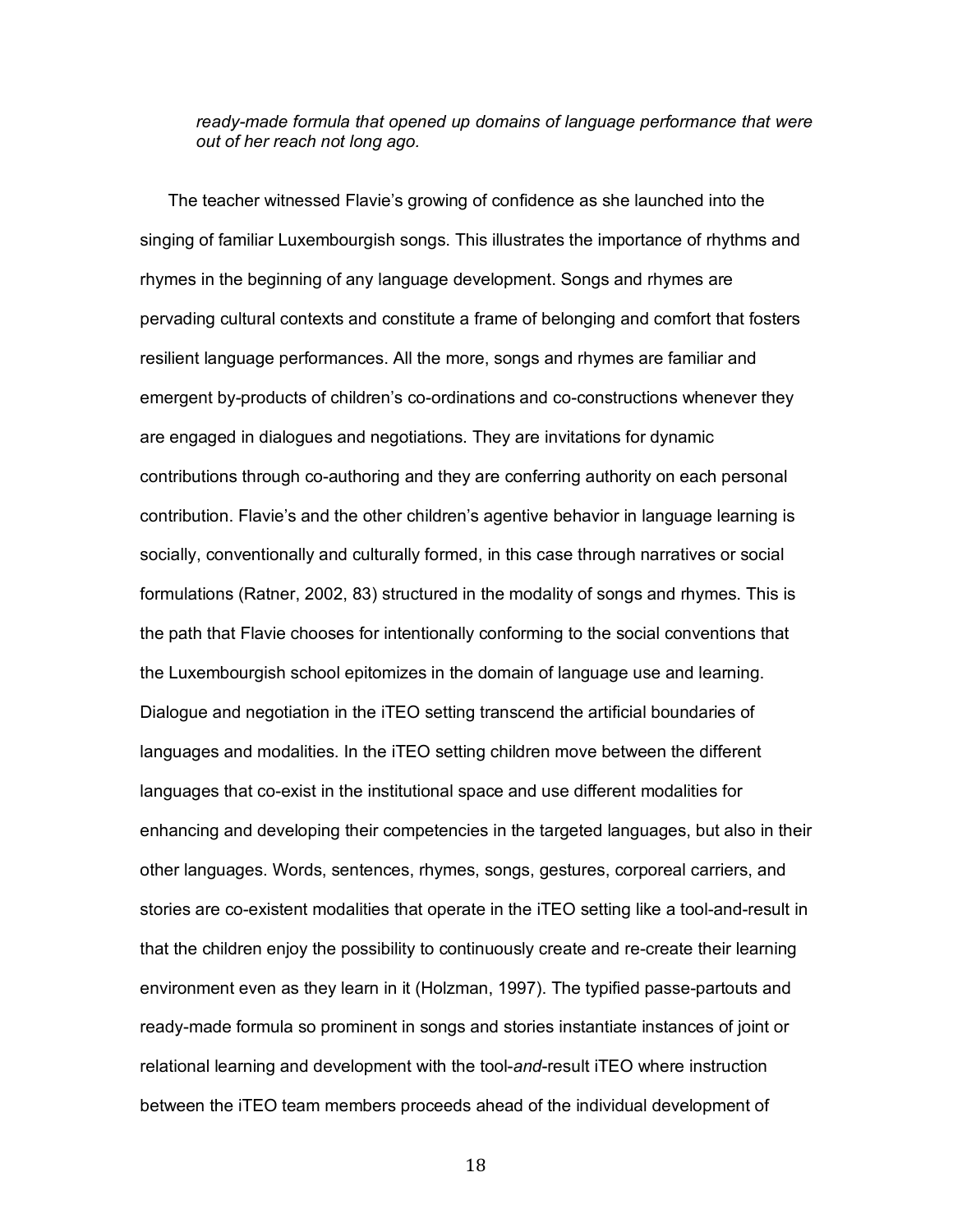some members of the group. Vygotsky (1987) insisted that instruction is only useful when it moves ahead of development and when it is itself a source of development by propelling fragmentary and not yet matured learning episodes. The iTEO tool-*and*-result is such an instructional methodology as envisioned by Vygotsky. It enables the learners to participate right from the beginning in a whole, meaningful unit of functional activity (Cazden, 1996), in our case the telling of a story through planning and constructing utterances through (trans)languaging as we will see below and through a range of modalities. We must be constantly wary of the lurking verbo-centrism that naturally pervades our views on language learning as we must not forget that Flavie's first steps are steeped in corporeal co-presence with her partners: it is precisely in this setting that she is getting a sense of value during going on together.

*Subsequently, Flavie started to record stories in French. Did she realize that other francophone children did not bother about speaking in Luxembourgish when they were to record stories with iTEO and that these children told stories in French and spoke sentences in English or in Portuguese? Or did she in the end come to accept to hear herself tell stories in any language available to her? It is a*  fact that ever since has she been telling and recording long stories that she *invented spontaneously (or did she hear them at home?) or derived from a book beside her as assistance (from a reading with the whole class beforehand). Flavie is telling more stories in French than in Luxembourgish, but at least does she verbally appear in stories told with iTEO. In the iTEO setting she finally is no longer an invited guest, but a full-fledged actor.*

Here the teacher alludes to intensive (trans)languaging going on in the iTEO setting, mainly by the other children. Our previous description of the the activity of constructing stories and on "doing" language with iTEO might be seen in connection with Pennycook's (2010) notion of "languaging". Rather than looking at language as an autonomous and stable linguistic system, "languaging" emphasises the way in which varied linguistic resources are used to communicate and to enter into dialogues (Jørgensen & Juffermans, 2011). Wei (2011) speaks of a "translanguaging space" where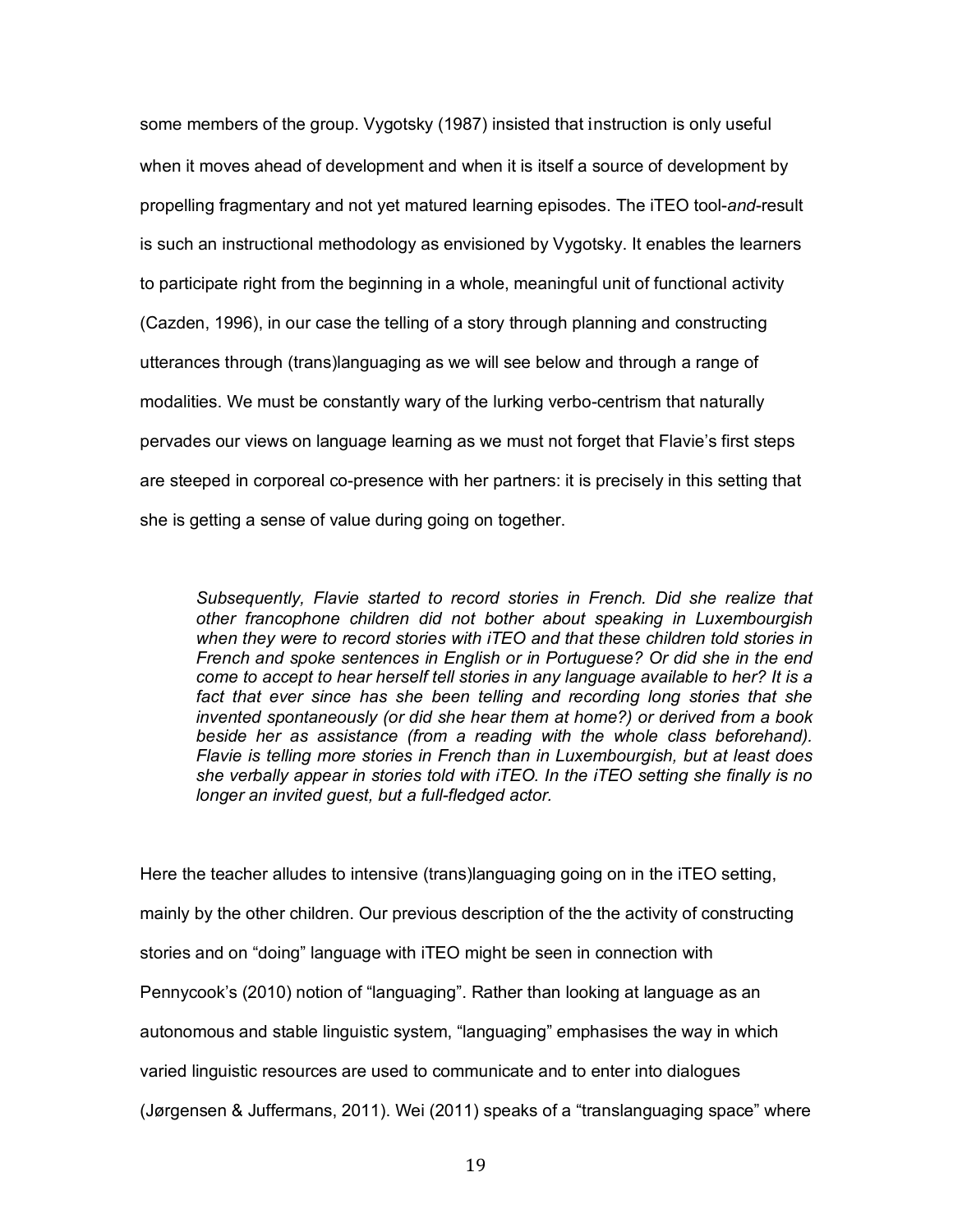persons weave together cognitive, emotional and social elements (2011, 1223). According to Williams (2002), in educational contexts do people shuttle between all the languages available for the purpose of comprehension and of production of a target language in the curriculum. According to Canagarajah (2011), Creese and Blackledge (2010) and Velasco and García (2014), translanguaging is a means of conveying one's voice and of marking one's identity. Flavie needed time spent in iTEO's productive learning environment before taking the risks to join the other children in the (trans)languaging and storytelling experience. In a productive learning environment like the iTEO setting each pupil must be considered as the author of his/her particular experience, his/her particular being and his/her particular knowledge, his/her particular 'texts'. Sarason (1974, 3) has described a context of productive learning as a "larger network of relationships that would give greater expression to our needs for intimacy, diversity, usefulness, and belongingness." It is a place where learning can emerge from the interplay of differentiated and differential voices (Gundlach, 1997, IX). This is true for every learner, be it a child or an adult, a pupil or a teacher and we can see its effects in Flavie's delicate growing into the language use of her school community. A productive learning environment should rely on continuity between all levels of schooling and try to establish relationships between the different patterns, preschool-primary-secondary, in the face of a prevailing traditional retrospective education. We should become more and more prospective in modern education. This implies "(…) that students should be oriented to productive rather than reproductive knowledge. Thus, a body of knowledge should appear not in the form of results and solutions but rather as a process of authoring (Kozulin, 1996, 161)." Flavie is engaged in such an authoring process, tentative as it might be, as she profits from the iTEO productive learning environment that stimulates, supports, and sustains her own interests, questions, and exploratory actions. As Sarason (1997) notes, there are huge differences between productive and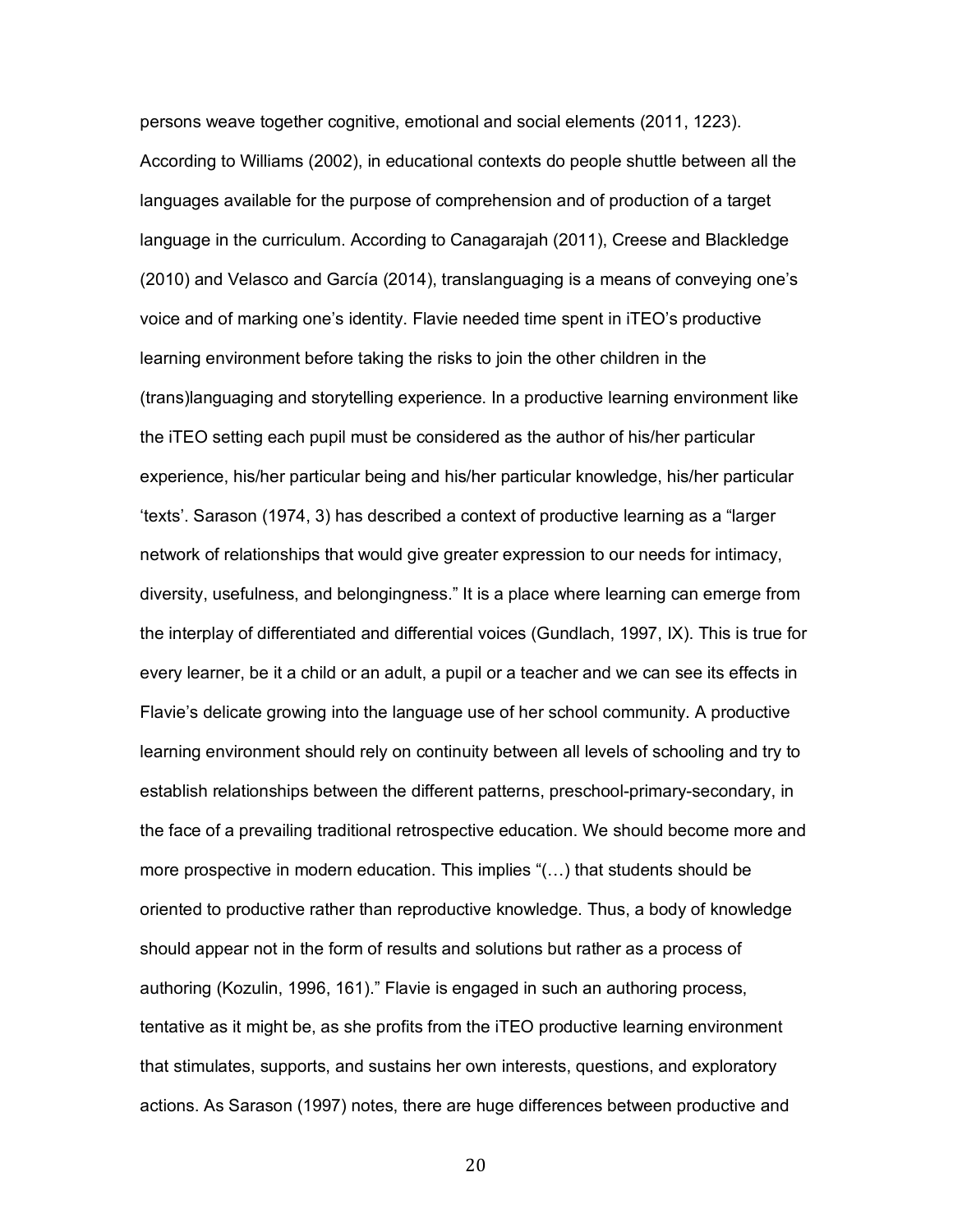unproductive learning, between *having* to learn and *wanting* to learn, between student

involvement and student engagement. It is essential that we recognize how Flavie *wants*

to grow cognitively and emotionally into the relational process where her experiences

with languages remain meaningful in that they reflect her own voice and intentionalities.

These ordinary, hour to hour, minute to minute relational acts (indeed, the continuous

collective activity), this human practice, in all its banality, is the backbone of her

meaningful experiences with language production (Newman & Holzman, 1996, 34, 35).

*These elements of Flavie's developmental path made me aware of the following: The Luxembourgish language was always present in Flavie's head, but it had not yet entered the emotional part of her personality.* 

*iTEO not only enabled Flavie as well as all the other children in the classroom to play with languages, to manipulate languages, to experiment with trajectories and paths, to negotiate the meanings of sentences, utterances and stories, but especially made it possible for them to do so by following his/her own intentions. Flavie enjoyed the possibility for controlling her actions and her words and hence could feel responsible in this process. Accordingly, Luxembourgish started to become meaningful in her eyes.*

*iTEO had a role as a patient listener and I have learnt to become such one, too. The rigor (which gradually transformed into curiosity) with which I listen to the iTEO productions of the children at night in my home did reveal to me an aspect of oral language that I had largely underestimated. The children's negotiations as partners in front of the iPad screen, their pauses and their hesitations, their experimentations with words, their comments and their judgments on form and courses of actions in their stories tell a complex story of the development of a language. iTEO offers the possibility for a deeper exploitation of the languages due to the tracing of the oral production that it affords.*

*This tracing has led me to reflect on the language learning experiences of the children. The tracing also affords for various exchanges with my work partner, but also with the parents.* 

In her own words and from the perspective of an active partner in the children's

language learning experiences in the iTEO setting, the teacher reframes what we have

elaborated above. She stresses the importance of the children's emotions in the

pursuing of their learning experiences. Language learning and language development as

cognitive activities are intimately linked to emotional and motivational factors. Storying in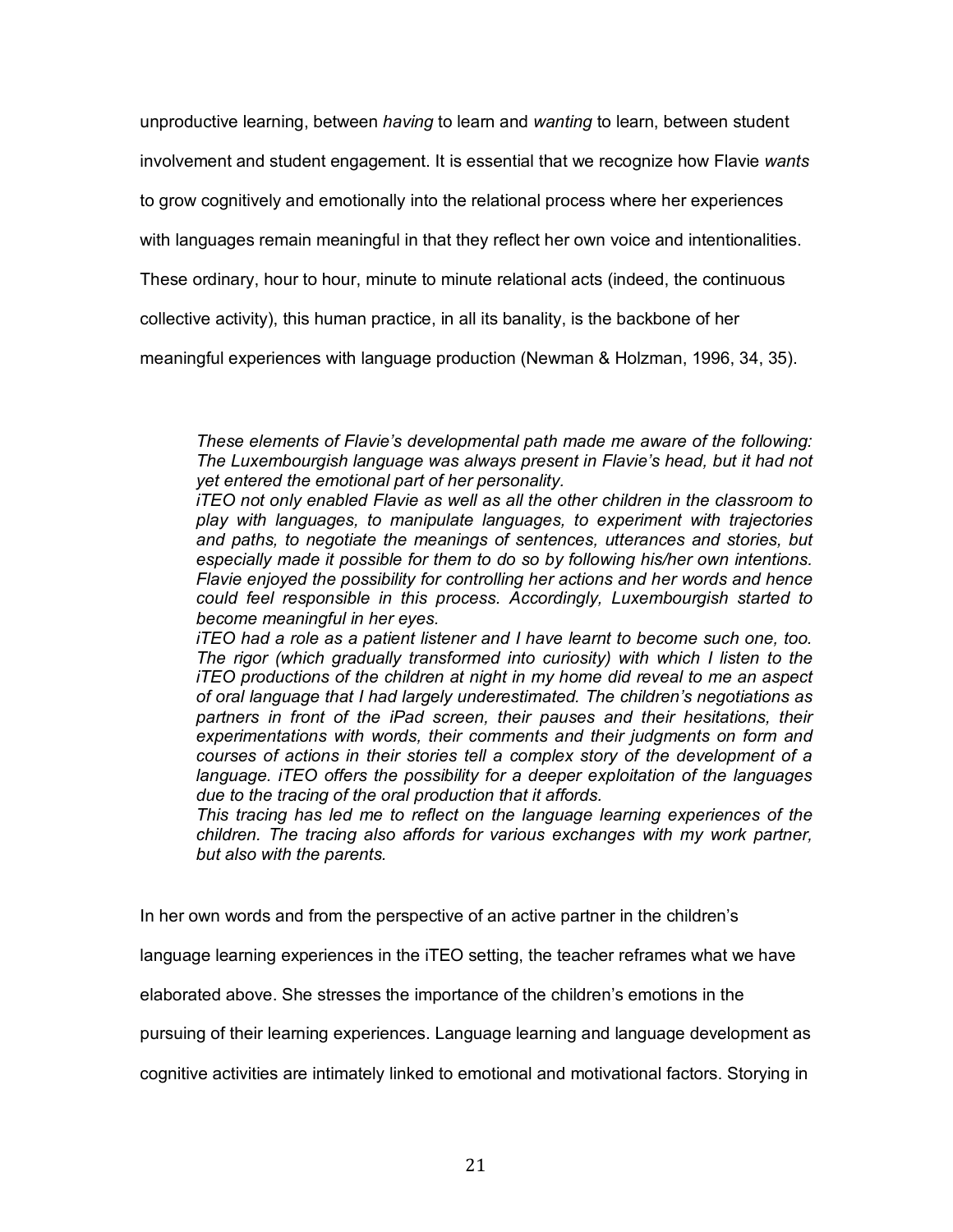the iTEO setting is characterised by emotional, volitional, intentional and intuitional factors. These factors are actualised in utterances, in body postures, in gestures and in facial expressions. The activities of negotiation and production of Luxembourgish, French and other languages necessarily lead to a permanent reorganisation of affect and attitude (Newman & Holzman, 1993). The emotions lived through by the human actors in this gestural iTEO environment make sure that the speakers thrive in the dynamics of the various language performances. Emotions mark off the singularity of each dialogic situation and the particular responsibility of the participants (Saul Morson & Emerson, 1990). However, formal school settings make it difficult for children to initiate interactions and to accentuate their own discourse by what Bakhtin calls 'living intonation', an intonation that is always expressive as it is intimately linked with the contents of the discourse (Bakhtine, 1977). Emotional reactions and passionate outbursts are often not accepted by teachers fearing loss of authority and direction in the educational discourse. Hence, the iTEO setting functions at its best when the teacher physically withdraws from the socio-material space and enacts his or her responsibility at the confines of the language learning episodes. We might then overhear in pupils' dialogues some meaningless words or mere interjections that function as utterances full of emotional-volitional tone or intonation. In the absence of the teacher Flavie can patiently wait for infusing her language production with a deliberate emotional-volitional tone that illustrates her emotional-volitional thinking, a thinking that intonates (Bakhtin, 1993).

The teacher sees Flavie's own intentionality as essential in the emergent process of her language production. The language structures in French or in another language are not learned by way of a teacher's explanations or by a succession of grammatical drills imposed by the teacher's authority. By relating to each other as capable peers and as performers and transformers of language, the learners consciously and continuously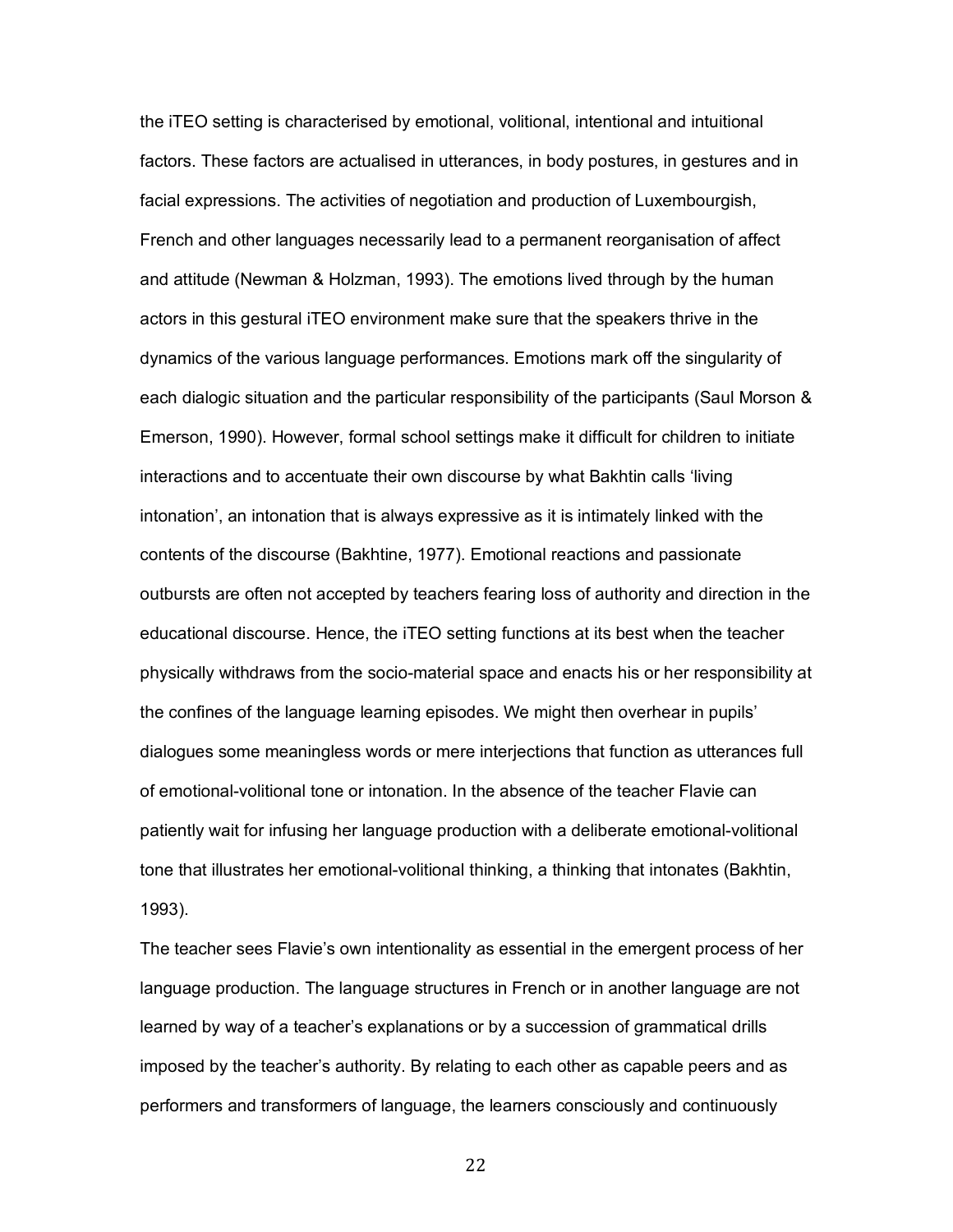practice their meta-language skills. They come to learn languages in the iTEO team on the basis of affect and intellect, of their desires and needs, of their interests and emotions that constitute their motivation (Vygotsky, 1986) and that are truly instruments of cognition (Goodman, 1984). As human intentionality can be stored, accessed and activated through iTEO, zones of potential development through reflection can be created in the complex and differentiated interplay of people and tools.

The teacher can or even must nevertheless become part of this complex interplay in an additional role afforded by the tracing of the oral production with the iPad. Her action as a partner in the construction zone is postponed until the late evening where she can add layers of consciousness to the recordings and maybe propel them by discussing them the next day in school with the production team or with the whole class. She thus opens up more opportunities for reflective efforts of all the partners involved in the iTEO setting: children, teachers, parents, relatives, … In effect, tracing establishes a network of relationships so that the analyst (i.e. the person who engages in tracing) can follow the actors, multiplying the details so that his/her descriptions and digressions become infinite (Calvino, 2009). A multitude of perspectives on the emergence of production processes become possible that enrich the development of personal attitudes, of personal responsibilities and of professional competences. Tracing may offer essential insights into the intricate links between formal (school-based) and informal (out-ofschool) activity systems in the genesis of the children's stories and thus promote their cross-fertilisation. iTEO can provide windows on learning and on particular learning processes. Hence, it can become an effective tool for teacher-researchers and ethnographic research. The teacher points to iTEO as an essential tool for becoming a reflective practitioner in the network of her professional field that may be extended through the circulation of the iTEO productions.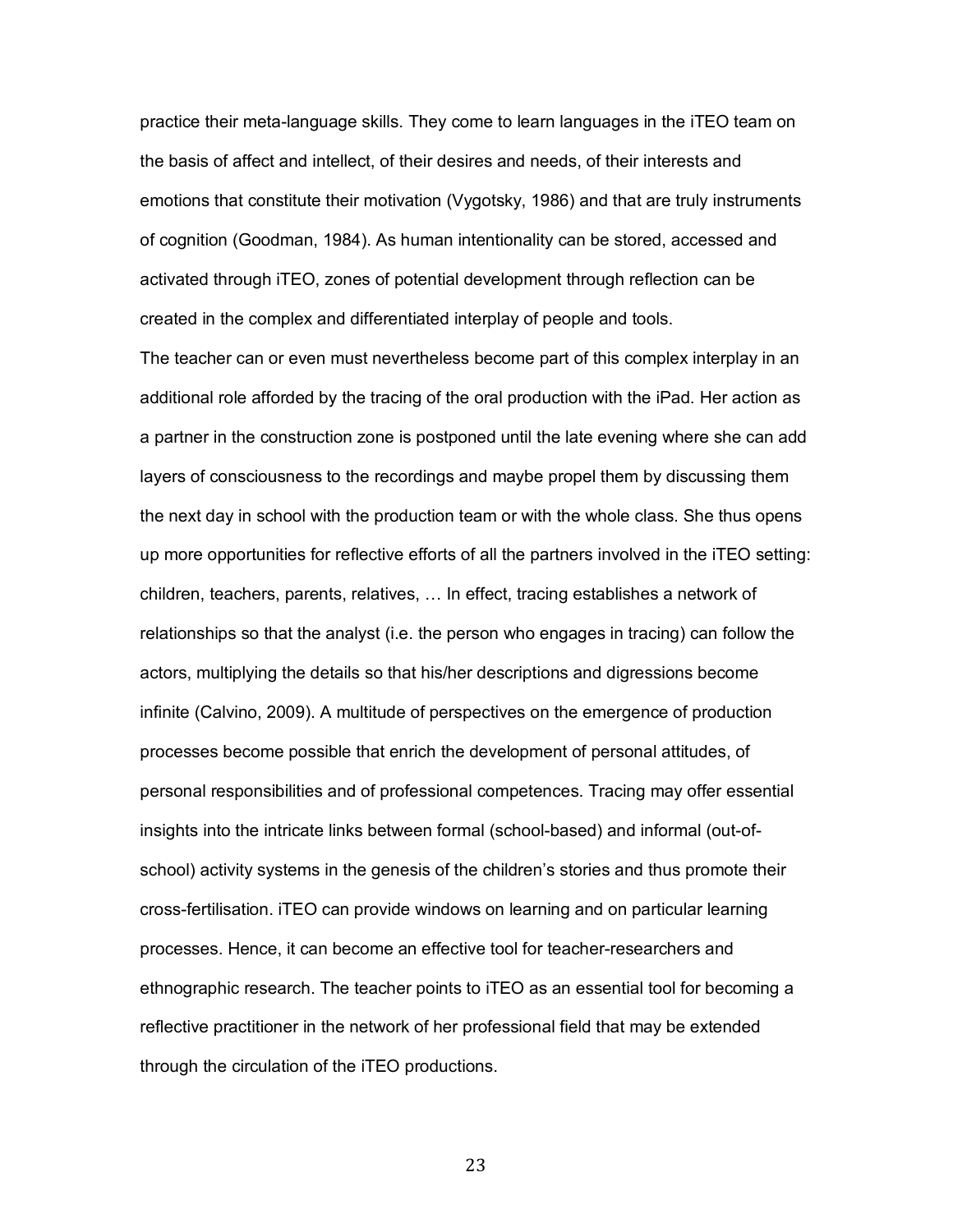*Instead of satisfying myself with rather simple statements ("The child is able to talk well or rather well or very well in the Luxembourgish language"), we have now a common window on the oral language of the child, we have examples of iTEO productions that illustrate his/her language learning process. With iTEO the social and emotional aspects of language are respected and considered, those two aspects that, according to my view, are all too often omitted when we evaluate children's learning of a language.*

*Each day, the children keep asking for working with iTEO. The older pupils introduce the novices into the activity without any intervention from my side. The iTEO sessions spontaneously generate other activities like role-plays, like drawings in the classroom or even the staging of offshoots from iTEO productions. These stories that constitute a network of activities linked together by their subjects or by their protagonists are conditioning every dimension of oracy. The mobility of the iTEO app engendered through the iPad tool allows for a flexible and creative use by the children and by other partners, thus enriching the children's productions. Consequently, I do no longer conceive of my practice in our classroom without the use of this tool.* 

*When I ask Flavie today "Is Luxembourgish now in your head?" she humbly answers me with an embarrassed smile: "Yes, a little." In parallel with the evolution of her relationship with the iTEO tool she has developed herself and her role in her class and finally established herself with her Luxembourgish 'voice', too.* 

"*The key is curiosity, and it is curiosity, not answers that we model. As we seek*  to know more about a child, we demonstrate the acts of observing, listening, *questioning and wondering. When we are curious about a child's words and our responses to those words, the child feels respected. The child is respected. "What are the ideas that I have that are so interesting to the teacher? I must be somebody with good ideas*." (Paley, 1986, 127)

In her concluding remarks the teacher characterises iTEO as a tool-and-result that

operates as a propeller of development in her preschool setting. This is all the more so

as in their work of creating stories and languages with iTEO the children can engage in a

network of connected multimodal activities that at the same time guarantee a constant

flow of spontaneous multilingual activities even in the absence of the teacher. The

teacher considers structural features of iTEO and of the iPad such as mobility, flexibility

and creativity as essential to the ongoing language learning processes. Learning

opportunities are thus extended and unfinalisable through the incorporation of new

partners and auditors being addressed and drawn into new dialogues through automatic

and/or deliberate replay of the recorded stories or utterances.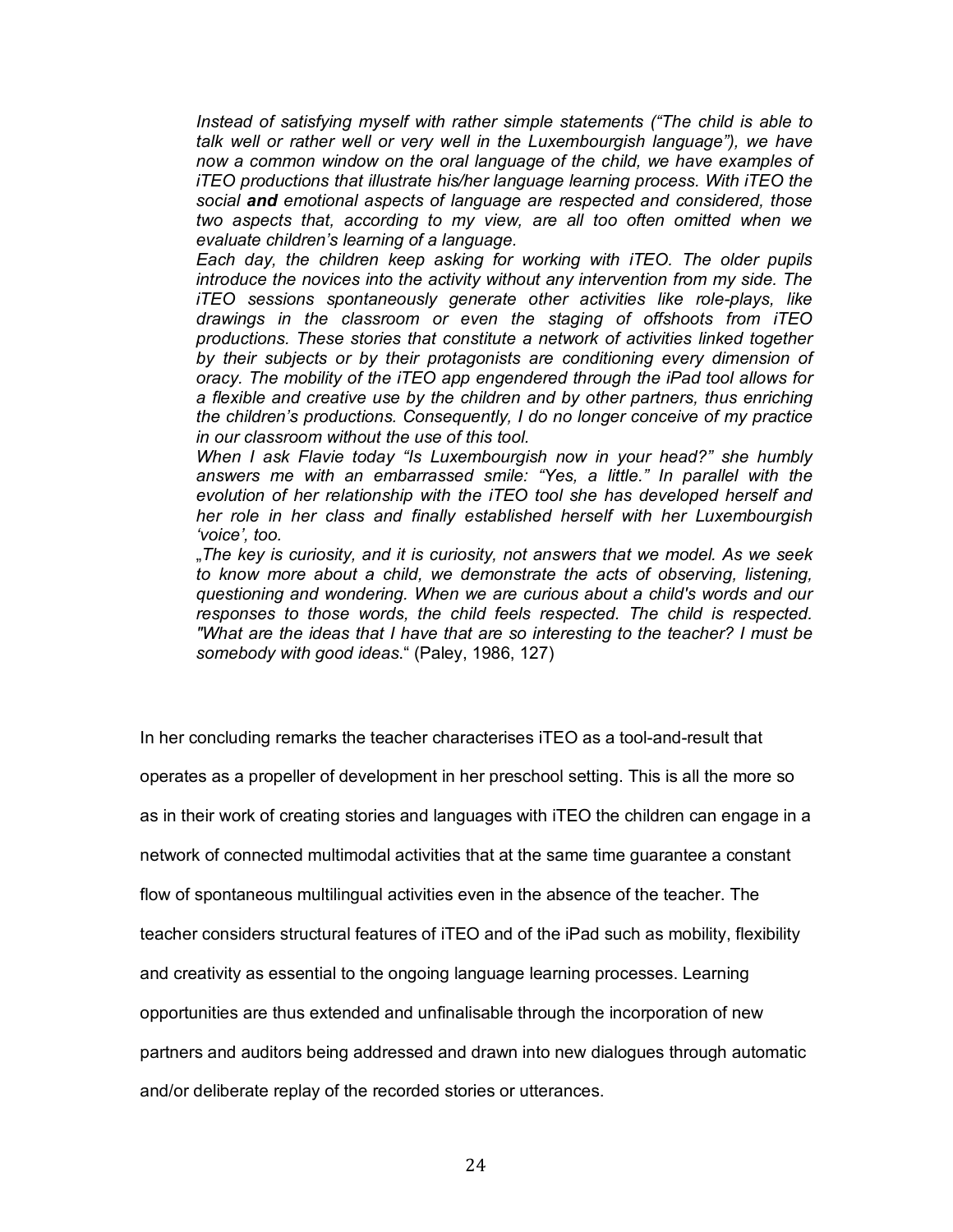The teacher's description and explanation of the children's activities with and around the work with iTEO have contributed to the development of the app into a tool linked to portfolio work: iTEO2. iTEO2 encapsulates the complex process of language production and of language development with iTEO that goes far beyond the simple standard statements in official documents that are bemoaned by the teacher. She is aware that a productive learning environment can and must endure differentiated forms of valuation and evaluation with subtle moments of patience, hesitation, contestation and vulnerability in between. Flavie's short answer "A little" is a witness of these complexities, but at the same time it illustrates a Van Morrison song line, 'The best is yet to come' and refers to the concept of prolepsis in learning experiences which is "a form of looking ahead, of assuming something to be the case before it has been encountered, a foreshadowing in some sense (Van Lier, 2004, p. 152)".

iTEO2 can develop into a complex record of language learning trajectories that differ significantly from "'assessment' (…) represented by standardized tests, which call for 'short answers' such as multiple choice and sentence completions and allow little or no room to interpret or relate text to personal experience (Brice Heath & Mangiola, 1991, 46, 47).<sup>"3</sup> A long time ago Tolstoy has alluded to this dilemma: "To the teacher, the simplest and most general appears the easiest, whereas for a pupil only the complex and the living appears easy – only that which demands interpretation and provokes thought is easy (Tolstoy, (1862) 1967, 289)."

Of the highest importance in the chronological language learning records is the value attached to the children's and others' utterances with all nuances, ambiguities and uncertainties, not just the right or wrong of national testing procedures and, hence, the primacy of listening instead of responding to simple stimuli or questions: "If you do not

<sup>&</sup>lt;sup>9</sup> "The basic stuff of human learning - behaviors, motivations, and intentions - cannot be 'standardized' or measured, for psychological, social, and cultural 'laws' shed their predictability with altered contexts (Brice Heath & Mangiola, 1991, 50)."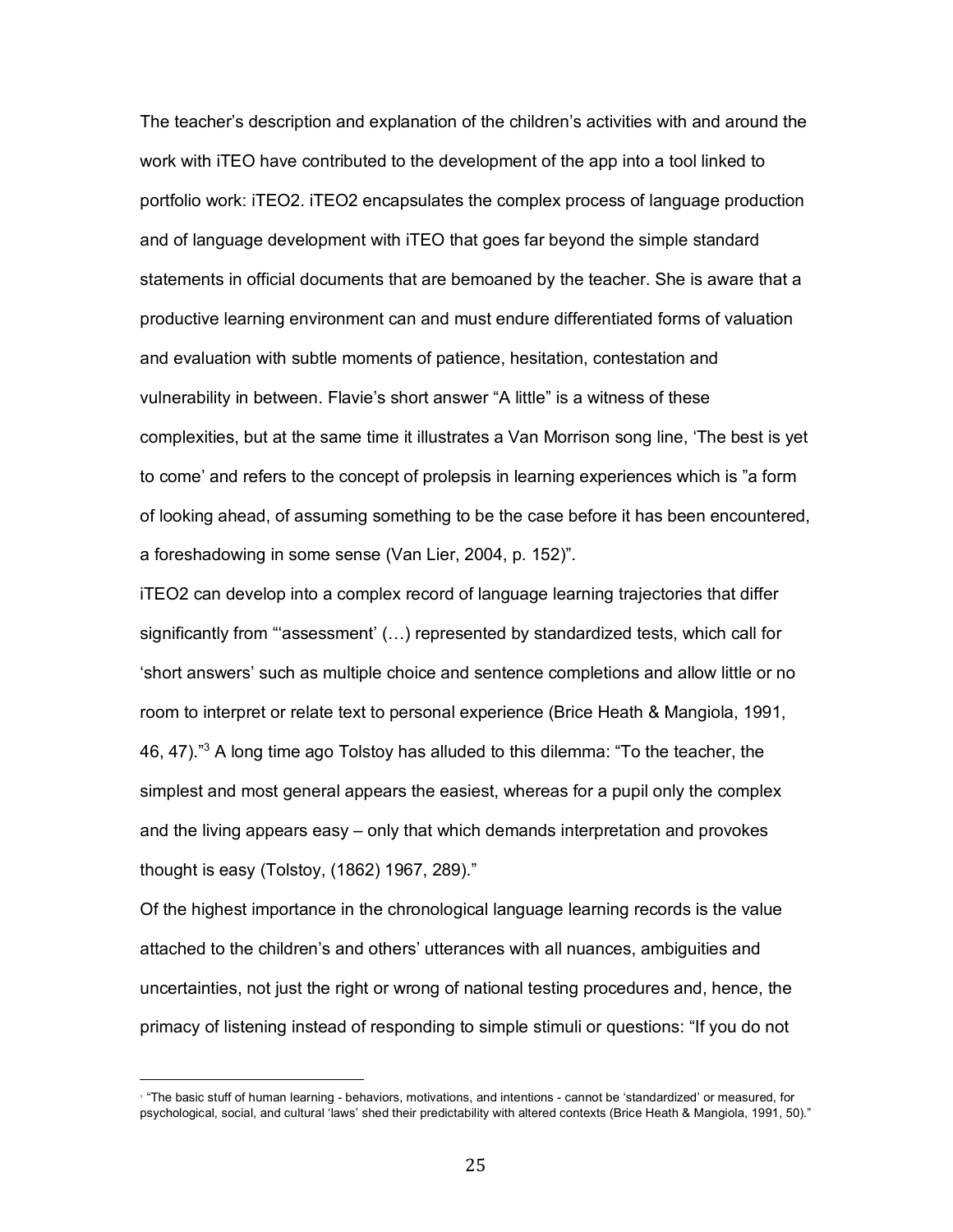think you need to know what children think and feel, you are not concerned with individuality or productive learning. You become a cause and overseer of unproductive learning. Knowing what students think and feel contributes to the self-correcting process (Sarason, 1997, 76, 77)." As Sarason rightly points out, the intense listening to other's utterances will ultimately lead to self-evaluation and self-correction by all partners in the language learning process.

The development of iTEO2 will profit from this teacher's experiences of tracing the learning processes of her children through a deliberate view on learning as a cooperative and a co-constructive experience that is woven in a 'web of interrelated institutions' (Ratner, 1997, 8), i.e. family, home, school, leisure, … iTEO2 will thus enable teachers to describe multimodal and multilingual action sequences and to observe the process of reaching a solution or a final product (Valsiner, 1989, 67). The ultimate aim of the development of iTEO2 as a multimodal portfolio and learning record device is to enable us to study "(…) how competent actors construct shared workspaces and arrange resources and tools to assemble readily interpretable surfaces that facilitate collaborative action (Streeck & Goodwin & LeBaron, 2011, 10)." The tracing of learning then extends to other domains than the language learning alluded to in this paper. Aesthetic biographical work and science activities too can be traced as children learn to speak and to act "(…) appropriately for the *spaces* that they inhabit in a given environment (Tulbert & Goodwin, 2011, 87)." Methodologically, iTEO2 can be considered as a 'material anchor' (Hutchins, 2005) for the somewhat choreographed, somewhat improvised series of learning activities in daily life. The iTEO2 recordings are inscriptions that can be pointed to in a direct continuation of the developmental path in the acquisition of skills. These recordings offer interpretative propensities (Enfield, 2011, 61) and critical reviews through opportunities for repeated consulting or listening that may be automatic or consciously and responsibly provoked by the actors.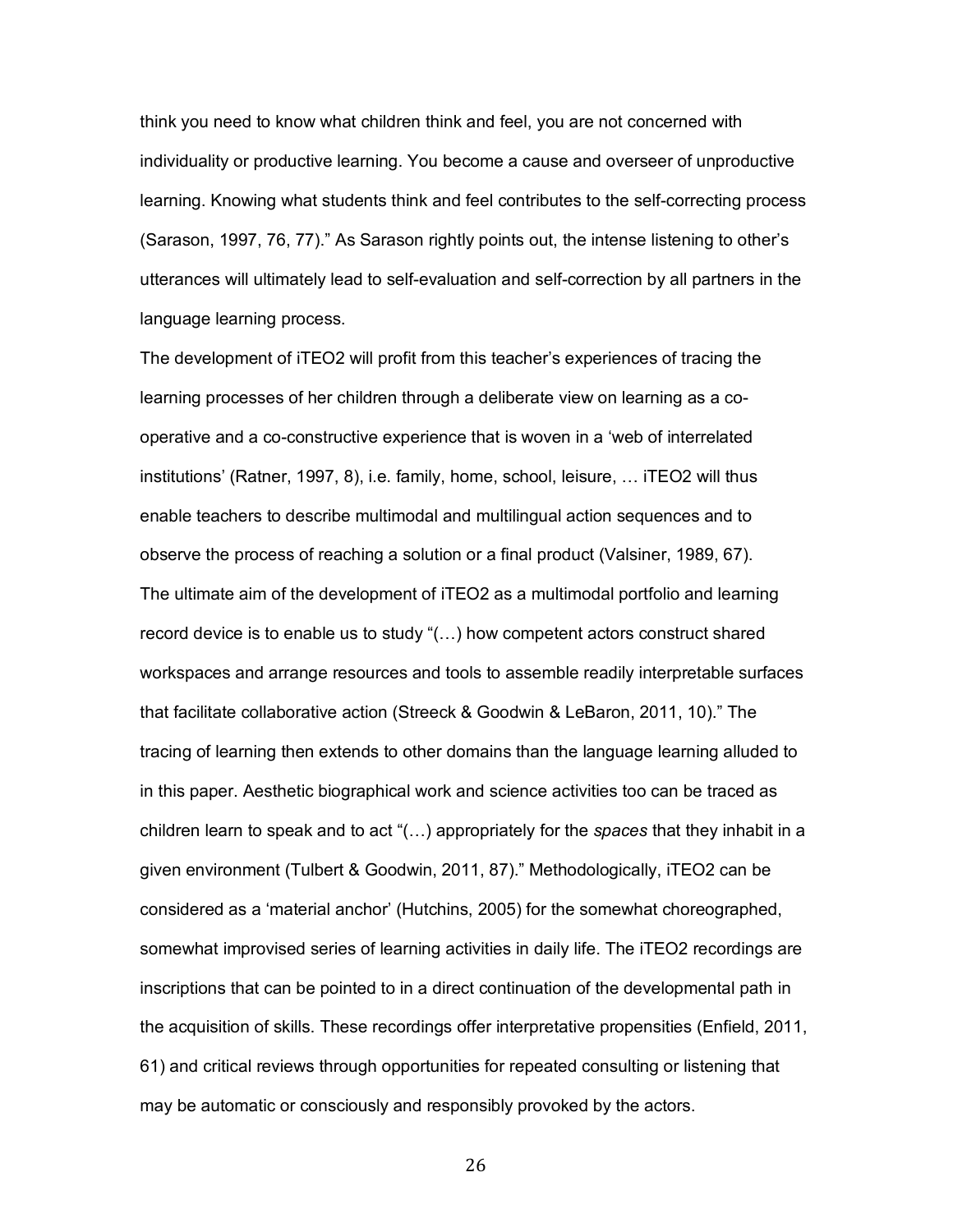The teacher concludes her contribution to the dialogue with the researcher with a quotation by Vivian Gussin Paley. Paley praises curiosity as essential to the teaching and to the learning process as it engenders a respect for the voices of all the partners in dialogue. We all feel trusted as knowledgeable persons if someone shows heartfelt interest in what we are currently thinking, knowing and longing for. This is the unique responsibility that we have as we address others in dialogue, as we want to trace our lines in a developmental process and as we value others' contributions to our community. Valuation comes before evaluation, self-valuation must precede selfevaluation, these are lessons that especially teachers must be prepared to attend. Paley made this clear in a contribution (that I want to set aside Rosalba Donatiello-Marinelli's quotation) at the 92Y Wonderplay Early Childhood Learning Conference on November, 14th, 2008:

*"You – one on one – can be kind to each child. You need no permission from anyone to look every child in the eye and make the child understand how you respect him and her and how you want to carry on this conversation … and how much you love the child's play and talk and everything about the child how necessary the child is to you … you will never do a more important thing in your life, new teacher, old teacher, middle size, … this is the great gift we give to each child every day and if you come home and realize: I didn't talk to John the whole*  day, the next morning John is the first one you talk to. Nothing replaces that and *any new teacher or student teacher can do it every single day and you will commit the greatest act of kindness that is possible in the profession of teaching."*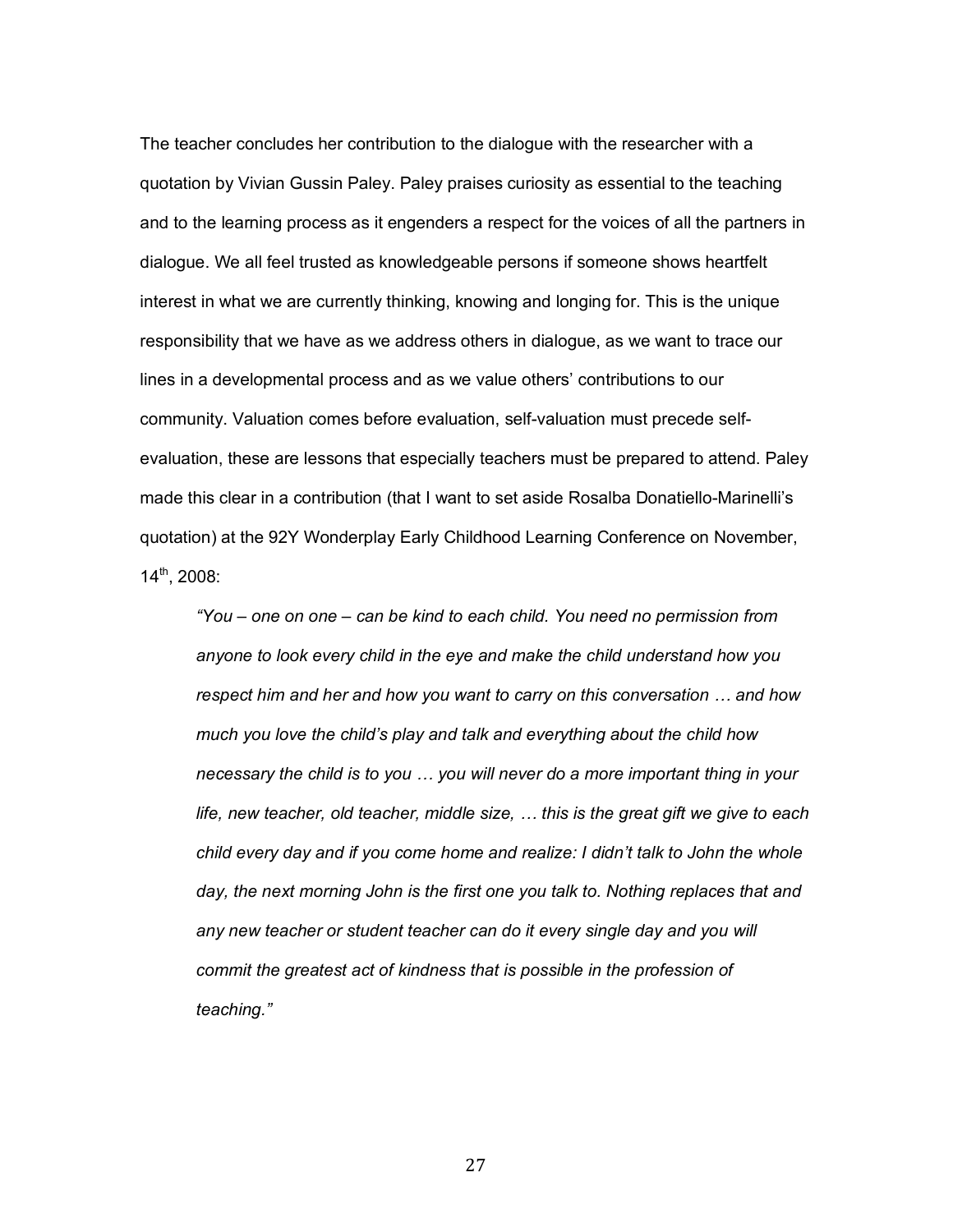In such a process of communication between simultaneous differences (Clark & Holquist, 1984, 9) dialogical language learning can take place. It tolerates imperfections, silent phases, explorations, Freinet's 'tâtonnement expérimental' (Freinet, 1994), playful experimentations, joy and tragedy whereby each partner can select his/her individual entry point into the collective on-going dialogue. The actual and latent abilities of persons are alive in these zones of communication, of dialogue, of frustration and of contestation. The valuation of differences and of diversity allows for a variety of learning potentials that can be detected, tapped and developed dynamically. Flavie was then able to join this evolutive and self-reflexive process and haltingly but consciously engaged into transforming and adapting the process of storying with iTEO to her own needs in language learning. Storying as a team activity with iTEO and iTEO2 is based on interactions and dialogues between several pupils and/or other partners involving the construction, interpretation and negotiation of meaning, emotion and identity. Such a collective experience simply does not exist at the level of examinations and evaluation procedures in fundamental and secondary schools. Similarly, the simultaneous use and learning of several languages so prominent in the activities mentioned above does not figure in any official curriculum. Hence, storying as a collective activity of the iTEO and iTEO2 team needs to be legitimated by each teacher in the face of curricular needs. The teacher must be prepared to operate a shift away "(…) from language as an isolated, self-contained system, to (…) the rich semiotic and communicative ecology within which language is embedded through human conduct (Streeck & Goodwin & LeBaron, 2011, 14)." The teacher can then discover the hidden linguistic resources of children in the interstices of bodily behaviours, hesitancies, pauses, emotions and silences originating from hybrid funds of knowledge hidden in objects, plays, activities, friendships, conflicts and families.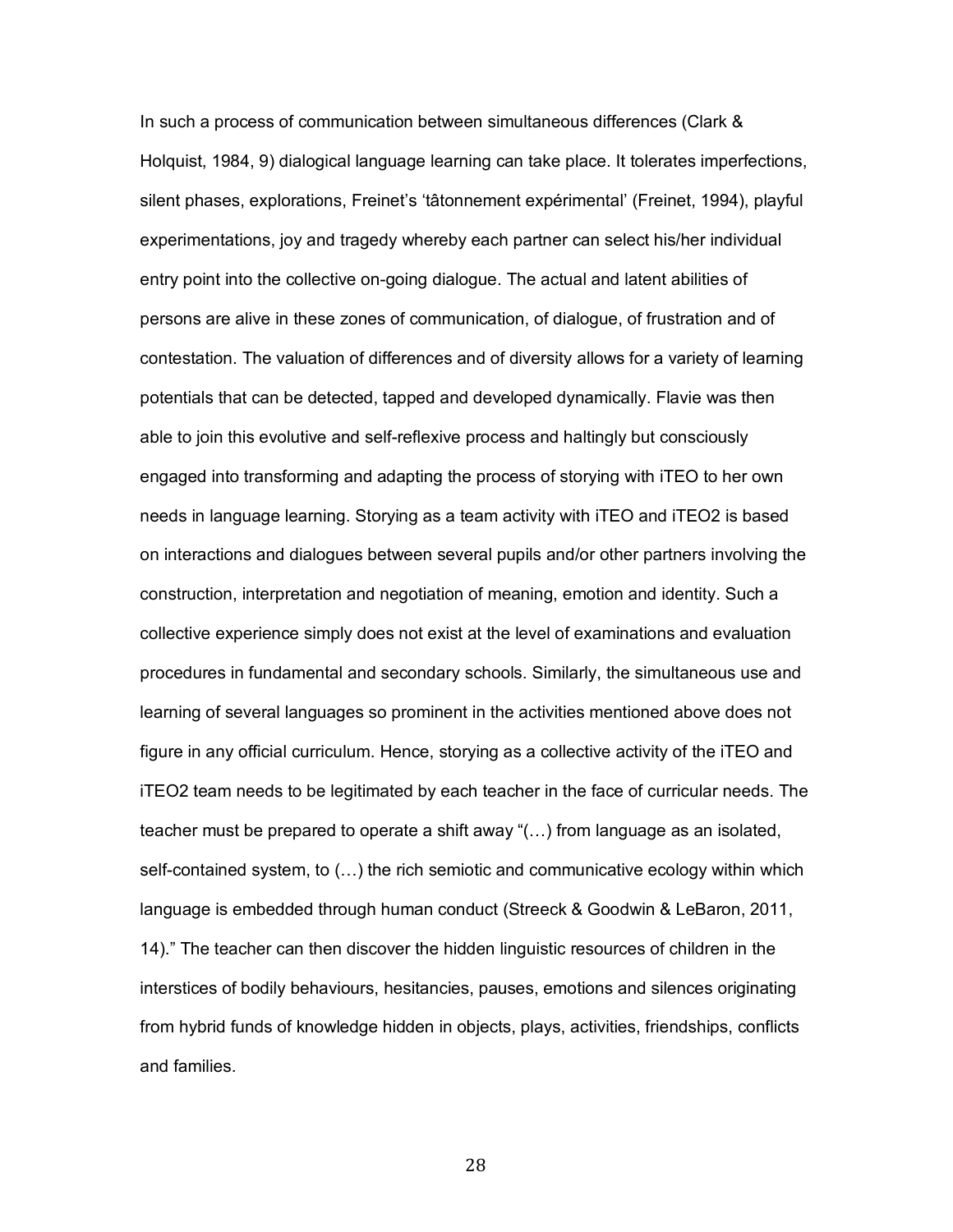#### **A final note on the process of co-voicing between teacher and researcher**

Many of the factors influencing the learning of languages mentioned above can be applied to the co-voicing of teacher and researcher in the discussion of Flavie's statement. This discussion or dialogue requires neither opposition of meanings and of interpretations nor even transitory resolution of seemingly contradictory positionings (Emerson, 1997, 72). The process of co-voicing as published in this paper is definitely not creating a mechanical or logical identity of views on language learning and on the educational context. It is not a cumulative echo of the teacher's statements that are simply expanded by the researcher's scientific scaffolding. Even if positions are drawing close, there can never be a fusion, although the distance between the two genres is transcended. Co-voicing does not mean co-sounding. In co-voicing there is always an element of the unexpected, of the gift, of the miracle, because dialogic co-voicing, by its very nature, is free – that is, it is not predetermined, not inevitable (M. M. Bakhtin, in Emerson, 1997, 72). Intense listening to each other's contributions is essential to the continuation of the dialogue and of the co-voicing across the genres and across the modalities. Teacher and researcher will continue their unfinalisable dialogue in other settings in the educational arena and move from the paper to a dialogical presentation in the form of a discussion and a continuation of the argumentation.

The co-voicing of teacher and researcher respects each partner's contributions in the exploration of the conditions that make dialogical language learning unavoidable in Luxembourg's multilingual and multicultural context. The deep solidarity between teacher and researcher fosters critical insights into the value of differences and of diversity in a learning community. The co-voicing of teacher and researcher may lead up to a genuine understanding of multilingual language learning processes in our country, an understanding that is always dialogic. As teacher and researcher are explaining their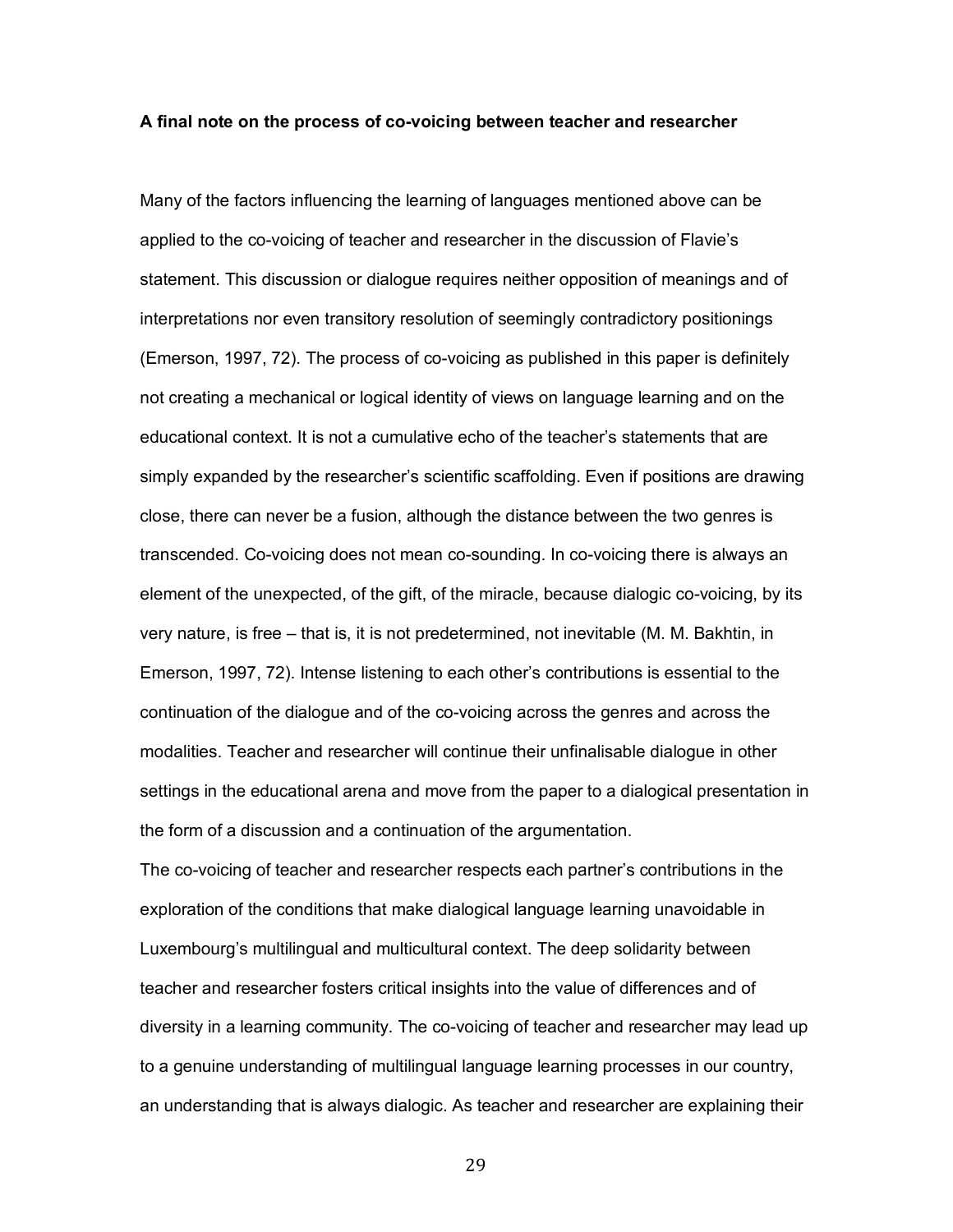views on the learning situations and as they are striving for reaching an understanding,

they must necessarily respond, resist, develop their understanding in their own way, fail

to get it and so on:

"Neither party should seek "essences" (there are none), nor perfect reconstructions of a

past context, nor full consensus. And at no point does either side know anything for sure

(Emerson, 1997, 62)." At times the co-voicing and dialogue may be immediate as during

the discussion of this paper in a conference or delayed as in versions of this paper, as in

e-mails and as in past or future common projects.

# Bibliography

AMES, A. J. (1960) IN CANTRIL, H. (Ed.) *The Morning Notes of Adelbert Ames Jr.: Correspondence with John Dewey.* New Brunswick, Rutgers University Press.

AUSTIN, J. L. (1962) *How to Do Things with Words.* New York, Oxford University Press.

AVITAL, S. & STREECK, J. (2011) Terra Incognita: Social Interaction among Blind Children. IN STREECK, J., GOODWIN, C. & LEBARON, C. (Eds.) *Embodied Interaction – Language and Body in the Material World.* Cambridge, Cambridge University Press.

BAKHTIN, M. (1981) Glossary. IN HOLQUIST, M. (Ed.) *The Dialogic Imagination: Four Essays by M. M. Bakhtin.* Austin, University of Texas Press.

BAKHTIN, M. M. (1984) *Problems of Dostoevsky's Poetics.* Minneapolis, University of Minnesota Press.

BAKHTIN, M. M. (1986) *Speech Genres and Other Late Essays.* Austin, University of Texas Press.

BAKHTIN, M. M. (1993) *Toward a Philosophy of the Act.* Austin, University of Texas Press.

BAKHTINE, M. (1977) *Le marxisme et la philosophie du langage.* Paris, Les Éditions de Minuit.

BRICE HEATH, S. & MANGIOLA, L. (1991) *Children of Promise: Literate Activity in Linguistically and Culturally Diverse Classrooms.* Washington, National Education Association.

CALVINO, I. (2009) *Six Memos for the Next Millenium.* London, Penguin Classics.

- CANAGARAJA, S. (2011) "Codemeshing in Academic Writing: Identifying Teachable Strategies of Translanguaging." *Modern Language Journal* 95 (3): 401-417.
- CAZDEN, C. B. (1996) Selective Traditions: Readings of Vygotsky in Writing Pedagogy. IN HICKS, D. (Ed.) *Discourse, Learning, and Schooling.* Cambridge, Cambridge University Press.
- CAZDEN, C. B. (1997) Performance before Competence: Assistance to Child Discourse in the Zone of Proximal Development. IN COLE, M., ENGESTRÖM, Y. & VASQUEZ, O. (Eds.) *Mind, Culture, and Activity: Seminal Papers from the Laboratory of Comparative Human Cognition.* Cambridge, Cambridge University Press.
- CLARK, K. & HOLQUIST, M. (1984) *Mikhail Bakhtin.* Cambridge, Belknapp.
- CREESE, A. & BLACKLEDGE, A. (2010) Translanguaging in the Bilingual Classroom: A Pedagogy for Learning and Teaching?" *The Modern Language Journal* 94 (1): 103–115.
- DANIELS, H. (2008) Reflections on Points of Departure in the Development of Sociocultural and Activity Theory. IN VAN OERS, B., WARDEKKER, W., ELBERS, E. & VAN DER VEER, R. (Eds.) *The Transformation of Learning – Advances in Cultural-Historical Activity Theory.* Cambridge, Cambridge University Press.
- DANIELS, H. (2008a) *Vygotsky and Research.* New York, Routledge.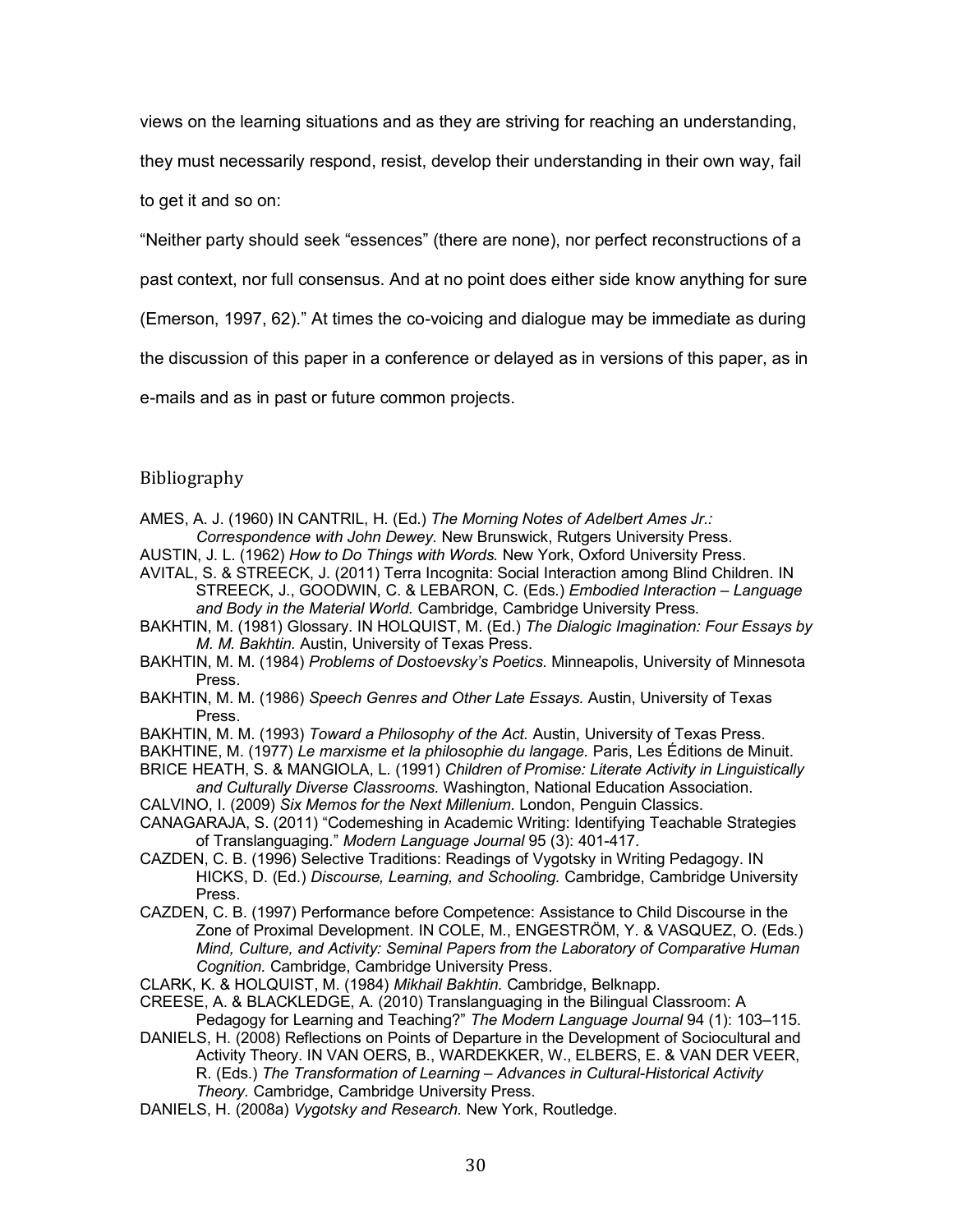DEMIENTIEFF, M. (1993) March 1988. IN COURTHEY B. CAZDEN, V., HYMES, AND BAKHTIN (Ed.) *From Word to Utterance and Voice.* Forman Ellice A. // Minick Norris // Stone C. Addison, Contexts for Learning – Sociocultural Dynamics in Children's Development.

DULAY, H., BURT, M. & KRASHEN, S. (1982) *Language Two.* Oxford, University Press.

- DYSON, A. H. (1993) *Social Worlds of Children Learning to Write in an Urban Primary School,*  New York, Teachers College Press.
- ELLIS, R. (1992) *Second Language Acquisition and Language Pedagogy.* Clevedon, Multilingual Matters.
- EMERSON, C. (1997) *The First Hundred Years of Mikhail Bakhtin.* Princeton, NJ, Princeton University Press.
- ENFIELD, N.J. (2011) Elements of Formulation. IN STREECK, J., GOODWIN, C. & LEBARON, C. (Eds.) *Embodied Interaction – Language and Body in the Material World.* Cambridge, Cambridge University Press.
- FREINET, C. (1994) *Oeuvres Pédagogiques 1 et 2.* Paris, Editions du Seuil.

FRIEDRICH, J. (1993) *Der Gehalt der Sprachform – Paradigmen von Bachtin bis Vygotskij*. *Berlin, Akademie Verlag.*

GOODMAN, N. (1984) *Of Mind and Other Matters.* London, Harvard University Press.

GREENE, M. (1998) IN AYERS, W. C. & Janet L. MILLER, J. L. *A Light in Dark Times: Maxine Greene and the Unfinished Conversation.* New York Teachers College Press.

GRETSCH, G. (1994) *TEO: Développement et Evaluation d'un Traitement de Texte Oral.*  Luxembourg, MEN/SCRIPT.

- GRETSCH, G. (2010) *TEO - The Role and Function of an Oral Text Editor in Language Learning in a Multilingual Context.* unpublished PhD dissertation, Goldsmiths, University of London
- GUNDLACH, R. (1997) IN NYSTRAND, M. *Opening Dialogue: Understanding the Dynamics of Language and Learning in the English Classroom.* New York, Teachers College Press.
- HOLZMAN, L. (1997) *Schools for Growth: Radical Alternatives to Current Educational Models.* Mahwah, NJ, Lawrence Erlbaum Associates.
- HOLZMAN, L. (2009) *Vygotsky at Work and Play.* New York, Routledge.
- HUNDEIDE, K. (1985) The Tacit Background of Children's Judgments. IN WERTSCH, J.V. (Ed.) *Culture, Communication, and Cognition: Vygotskian Perspectives.* Cambridge, Cambridge University Press.
- HUTCHINS, E. (2005) Material Anchors for Conceptual Blends. *Journal of Pragmatics*, 37(10), 1555-1577.

HUTCHINS, E. & NOMURA, S. (2011) Collaborative Construction of Multimodal Utterances. IN STREECK, J., GOODWIN, C. & LEBARON, C. (Eds.) *Embodied Interaction – Language and Body in the Material World.* Cambridge, Cambridge University Press.

- JORGENSEN, N. J & JUFFERMANS, K. (2011) *Toolkit lemma: Languaging*. http://toolkit.socsci.uva.nl/docs/languaging.html
- JULLIEN, F. (2015) *De l'Etre au Vivre. Lexique euro-chinois de la pensée.* Paris, Gallimard.
- KENDON, A., 2009, Languages matrix. *Gesture*, 9(3), 355-372
- KOZULIN, A. (1990) *Vygotsky's Psychology: A Biography of Ideas.* New York, Harvester Wheatsheaf.
- KOZULIN, A. (1996) A Literary Model for Psychology. IN Deborah HICKS, D. (Ed.) *Discourse, Learning, and Schooling.* Cambridge, Cambridge University Press.
- LATOUR, B. (2010) *The Making of Law – An Ethnography of the Conseil d'Etat.* Cambridge, Polity Press.
- LAVE, J. & WENGER, E. (1991) *Situated Learning: Legitimate Peripheral Participation.* Cambridge, Cambridge University Press.
- LITOWITZ, B. E. (1993) Deconstruction in the Zone of Proximal Development. IN FORMAN, E. A., MINICK, N. & STONE, C. A. (Eds.) *Contexts for Learning – Sociocultural Dynamics in Children's Development.* Oxford, Oxford University Press.
- NATADZE, R. G. (1969) Experimental Foundations of Uznadze's Theory of Set. IN COLE, M. & MALTZMAN, I. (Eds.) *A Handbook of Contemporary Soviet Psychology.* New York, Basic Books
- NEWMAN, F. & HOLZMAN, L. (1993) *Lev Vygotsky: Revolutionary Scientist.* London, Routledge.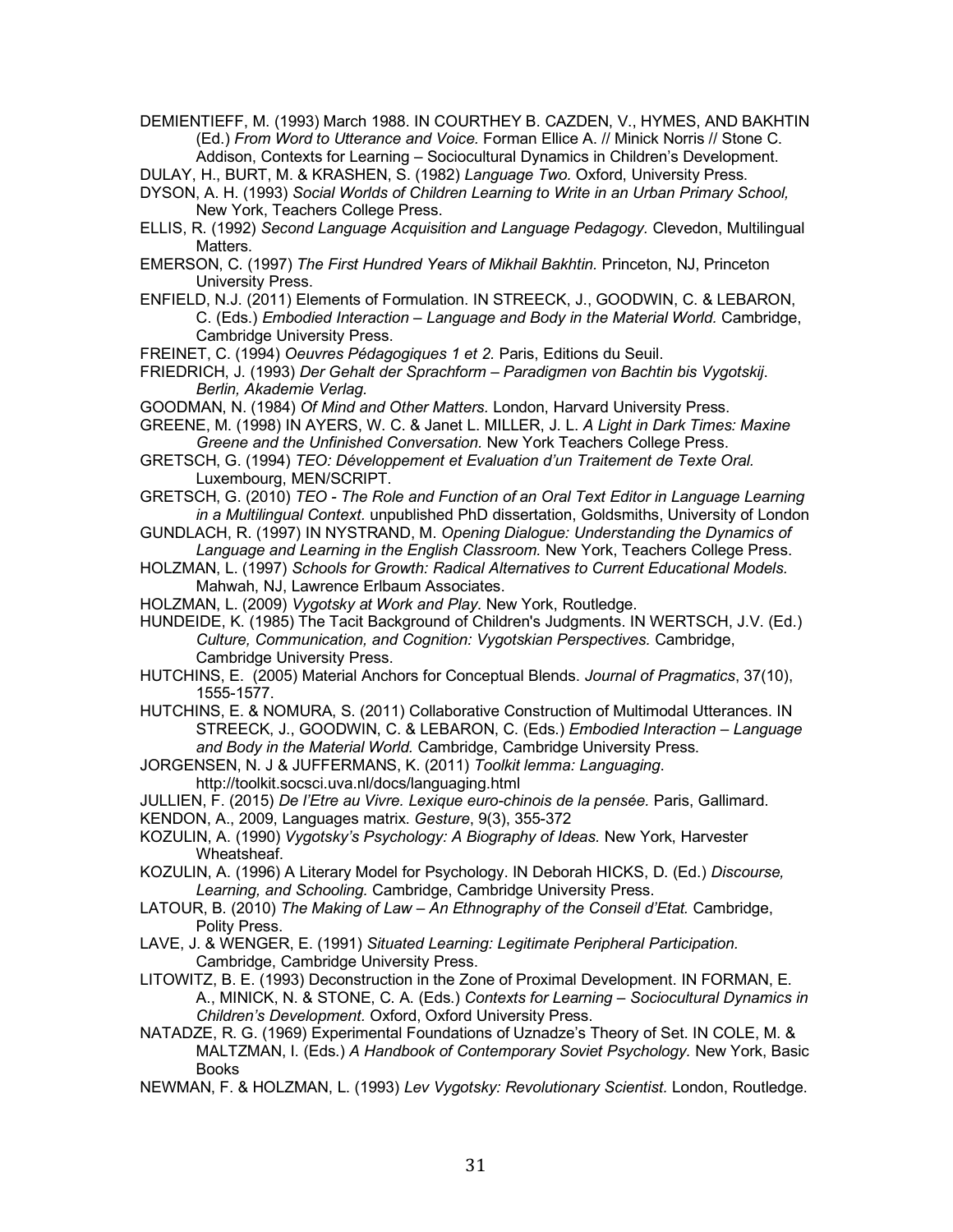- NEWMAN, F. & HOLZMAN, L. (1996) *Unscientific Psychology: a Cultural-Performatory Approach to Understanding Human Life*. Westport: Praeger
- PALEY, V. G. (1986) *Mollie is Three: Growing up in School.* Chicago, University of Chicago Press.
- PENNYCOOK, A. (2010) *Language as a Local Practice*. London, Routledge.

PINE, N. (1992) Three Personal Theories That Suggest Models for Teacher Research. *Teachers College Record* Volume 93, Number 4, Summer 1992

- POLANYI, M. (1958) *Personal Knowledge: Towards a Post-Critical Philosophy.* Chicago, University of Chicago Press.
- PUZYREY, A. A. (1986) *L. S. Vygotsky's Cultural-Historical Theory and Contemporary Psychology.* Moscow, Izdatel'stvo Moskovskogo Universiteta.
- RATNER, C. (1997) *Cultural Psychology and Qualitative Methodology – Theoretical and Empirical Considerations.* New York, PlenumPress.
- RATNER, C. (2002) *Cultural Psychology – Theory and Method.* New York, Kluwer.
- RATNER, C. (2006) *Cultural Psychology – A Perspective on Psychological Functioning and Social Reform.* Mahwah, New Jersey, Lawrence Erlbaum Associates.
- RAVENSCROFT, A., WEGERIF, R. & HARTLEY, R. (2007) Reclaiming Thinking: Dialectic, Dialogic and Learning in the Digital Age. *BJEP Monograph Series II,* 5**,** 39-57.
- ROBBINS, D. (2003) *Vygotsky's and A. A. Leontiev's Semiotics and Psycholinguistics – Applications for Education, Second Language Acquisition, and Theories of Language.* London, Praeger.
- ROSALDO, R. (1993) *Culture and Truth - The Remaking of Social Analysis.* London, Routledge.
- RÜHL, P. G. (1983) *Tätigkeit - Einstellung – Fremdsprachenunterricht.* Tübingen, Gunter Narr Verlag.
- SAPIR, E. (1985) Language. IN MANDELBAUM, D. G. (Ed.) *Edward Sapir: Selected Writings in Language, Culture, and Personality.* Berkeley, University of California Press.
- SARASON, S. B. (1972) *The Creation of Settings and the Future Societies.* San Francisco, Jossey-Bass.
- SARASON, S. B. (1974) *The Psychological Sense of Community: Prospects for a Community Psychology.* San Francisco, Jossey-Bass.
- SARASON, S. B. (1997) *How Schools Might Be Governed and Why.* New York, Teachers College Press.
- SAUL MORSON, G. & EMERSON, C. (1990) *Mikhail Bakhtin: Creation of a Prosaics,* Stanford, Stanford University Press.
- STREECK, J., GOODWIN, C. & LEBARON, C. (Eds.) (2011) *Embodied Interaction – Language and Body in the Material World.* Cambridge,Cambridge University Press.
- SUCHMAN, L. (2007) *Human-Machine Reconfigurations – Plans and Situated Actions, 2nd Edition.* Cambridge, Cambridge University Press.
- TOLSTOY, L. (1967, originally published 1862) *Tolstoy on Education*. Chicago, Chicago University Press.
- TULBERT, E. & GOODWIN, M. H. (2011) Choreography of Attention: Multimodality in a Routine Family Action. IN STREECK, J., GOODWIN, C. & LEBARON, C. (Eds.) *Embodied Interaction – Language and Body in the Material World.* Cambridge, Cambridge University Press.
- VALSINER, J., (1989) *Human Development and Culture: The Social Nature of Personality and its Study.* Lexington, MA, Lexington.
- VAN DAM, J. (2002) Ritual, Face, and Play in a First English Lesson: Bootstrapping a Classroom Culture. IN KRAMSCH, C. (Ed.) *Language Acquisition and Language Socialization - Ecological Perspectives.* Continuum, London.
- VAN LIER, L. (2004) *The Ecology and Semiotics of Language learning – A Sociocultural Perspective.* Dordrecht, Kluwer Academic Publishers.
- VELASCO, P. & GARCIA, O. (2014) "Translanguaging and the Writing of Bilingual Learners." *Bilingual Research Journal* 37 (1): 6–23.
- VYGOTSKY, L. (1986) *Thought and Language.* Cambridge, MIT Press.